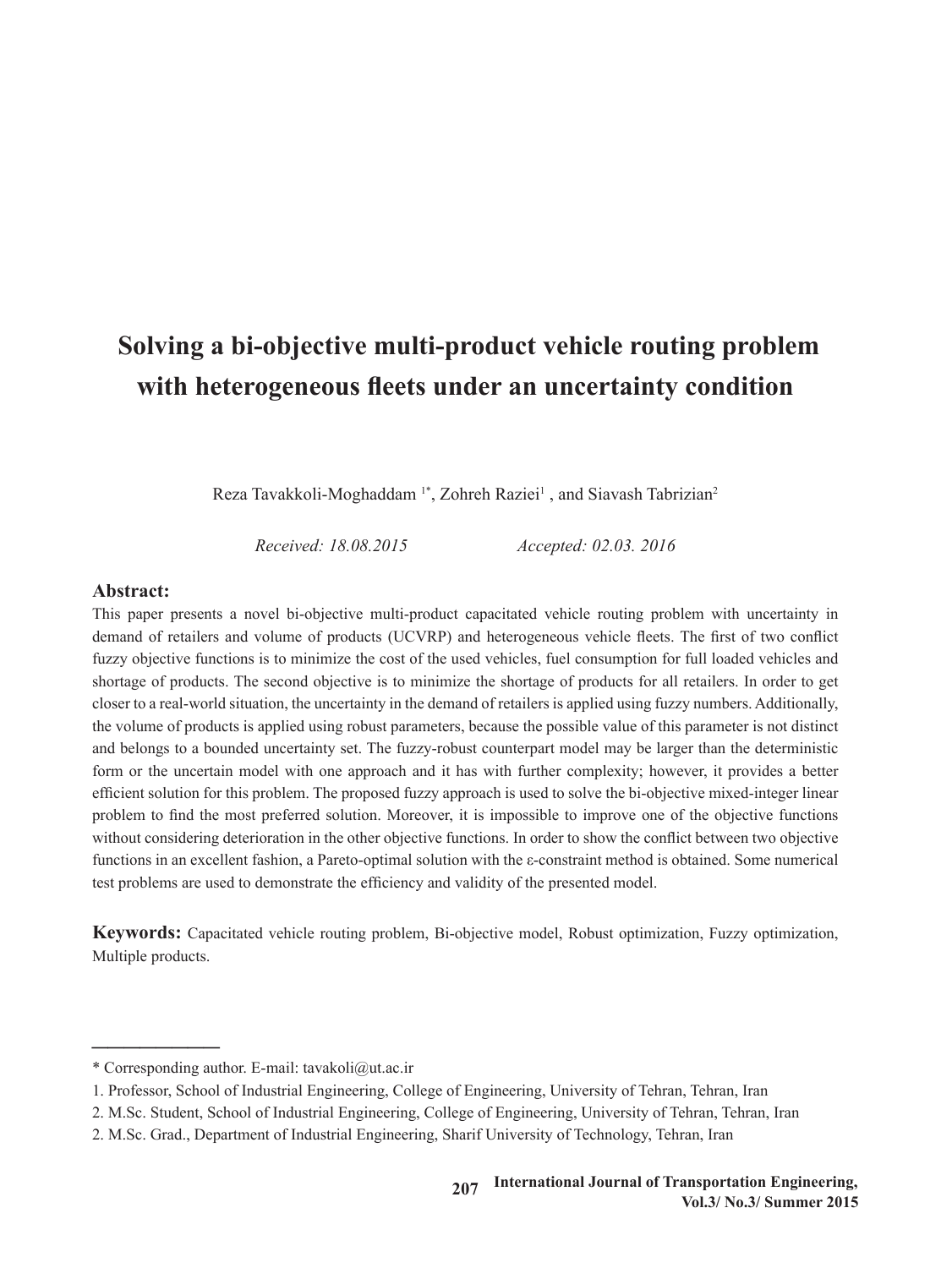## **1. Introduction 1. Introduction**

 A vehicle routing problem (VRP) was one of A vehicle routing problem (VRP) was one of the most crucial and essential issues in recent the most crucial and essential issues in recent years. The objective of this problem is obtained years. The objective of this problem is obtained through optimal route and distribution of vehicles through optimal route and distribution of vehicles in different nodes in a network. Vehicles start their in different nodes in a network. Vehicles start their travel from the depot and after serving all vertices travel from the depot and after serving all vertices  $(nodes)$ , return to the depot (except in an open  $(nodes)$ ), return to the depot (except in an open VRP). There are different types of a VRP VRP). There are different types of a VRP according to different types of real-world according to different types of real-world applications. applications.

There are several assumptions in formulating VRP. Some considered assumptions in this study are include: a capacitated VRP considering the are include: a capacitated VRP considering the load on each route does not exceed the capacity of a vehicle. A multi-commodity VRP that is a vehicle. A multi-commodity v<sub>NP</sub> that is<br>considering different types of products transported considering different types of products transported on each route. A heterogeneous or homogeneous on each route. A heterogeneous or homogeneous fleet considers different types or capacity for fleet considers different types or capacity for vehicles. Also, a multi or single-depot VRP is one<br>of the exities, assumption VRP. Some considered assumptions in this study load on each route does not exceed the capacity of of the critical assumption.

of the critical assumption. One of the most regular objective functions is to One of the most regular objective functions is to minimize the cost. For instance, the cost of fuel minimize the cost. For instance, the cost of fuel consumption with respect to the distance between each node is considered in a few papers. It is one each node is considered in a few papers. It is one of the most important issues in the company to of the most important issues in the company to save the fuel cost in transportation. Some papers save the fuel cost in transportation. Some papers discussed about the effect of distance travel on the discussed about the effect of distance travel on the fuel consumption, [Kara, Kara and Yetis, 2007] fuel consumption, [Kara, Kara and Yetis, 2007] proposed a capacitated VRP with a new cost function based on the distance and the load of a function based on the distance and the load of a vehicle. The empirical analysis of [Sahin et al, vehicle. The empirical analysis of [Sahin et al, 2009] discussed for the truck with the capacity of 20 tons, when the fuel cost for 1000 km traveled included 60% of the total cost. Therefore, it is important to reduce the fuel consumption at the operational level. Hence, the travel distance is one of the critical factors effecting on the fuel consumption when it is considered the full loaded vehicle capacity.

Also, one of the problems dealing with the VRP is inventory decision. The inventory-routing problem (IRP) is regarded as a medium-term problem; however, the VRP is a short-term problem [Moin and Salhi, 2007]. The first study on the IRP was introduced by [Golden, Assad and Dahl, 1984] to identify a routing problem take into account the inventory assumptions. One of the critical issue is to integrate inventory management. with a routing decision. As recent studies on this problem [Yu, Chen and Chu, 2008] proposed a model with split delivery and homogeneous fleet. They used a Lagrangian relaxation method that is critical issue is to integrate inventory management with <sup>a</sup> routing decision. As recent studies on this problem [Yu, Chen and Chu, 2008] proposed a model with split delivery and homogeneous fleet.

decomposed in two sub-problems; inventory and decomposed in two sub-problems; inventory and routing problems in order to solve the large-scale problem. [Raa and Aghezzaf, 2009] proposed an problem. [Raa and Aghezzaf, 2009] proposed an integrated model of inventory management and integrated model of inventory management and vehicle route with a fleet size in a practical case in vehicle route with a fleet size in a practical case in the context of vendor-managed inventory (VMI) the context of vendor-managed inventory (VMI) with a cyclic approach. The aim is to minimize the average distribution and inventory cost. [Coelho, average distribution and inventory cost. [Coelho, Cordeau and Laporte 2012] proposed and IRP Cordeau and Laporte 2012] proposed and IRP model with a more practical case in the context of VMI. They assumed that products could be VMI. They assumed that products could be transshipped from a supplier to a customer and a transshipped from a supplier to a customer and a customer to another customer. [Li et al, 2014] customer to another customer. [Li et al, 2014] investigated a novel model for the IRP for a gasoline distribution industry, which minimizes gasoline distribution industry, which minimizes travel time. They provided tabu search and an travel time. They provided tabu search and an adapted US algorithm as a part of a solution adapted US algorithm as a part of a solution investigated a novel model for the IRP for a procedure to obtain a better solution.

procedure to obtain a better solution. In the last two decades, the applications of this In the last two decades, the applications of this problem under uncertainty have increased in both problem under uncertainty have increased in both practitioners and researchers area. This uncertainty practitioners and researchers area. This uncertainty existed in the board spectrum of the theories that existed in the board spectrum of the theories that include stochastic, fuzzy and robust uncertainty.

Fuzzy uncertainty is associated with the Fuzzy uncertainty is associated with the ambiguity of linguistic statements. These ambiguity of inguistic statements. These ambiguous situations may occur in objectives or in ambiguous situations may occur in objectives or in the parameters. It is often happening in parameters, the parameters. It is often happening in parameters, such as demand and time windows. [Cheng, Gen such as demand and time windows. [Cheng, Gen and Tozawa 1995] proposed a VRP model with and Tozawa 1996] proposed a VPP model with the windows and considered due-time instead of time windows and considered due-time instead of fixed time windows. Their fuzzy membership function shows the degree of customer satisfaction function shows the degree of customer satisfaction of the service time. [Wang and Wen, 2002] investigated a VRP model for a Chinese postman problem and considered fuzzy time windows. Tang et al, 2009] proposed bi-objective VRP model with fuzzy soft time windows and considered a linear and concave fuzzy membership. Their objective functions are to minimize the routing cost and maximize the overall customer satisfaction level. [Ghannadpour et al, 2014] proposed a multi-objective dynamic VRP with fuzzy time windows. The objective functions are to minimize the total travel distance and waiting time on vehicles and maximize customer preferences for service. They proposed a genetic algorithm with three basic modules to solve this problem.

Other studies have considered demand and travel time as fuzzy parameters. [Gupta, Singh and Pandey, 2010] solved a multi-objective VRP with travel time as fuzzy parameters. [Gupta, Singh and Pandey, 2010] solved a multi-objective VRP with fuzzy time windows. The objective functions are to minimize the fleet size, maximize the average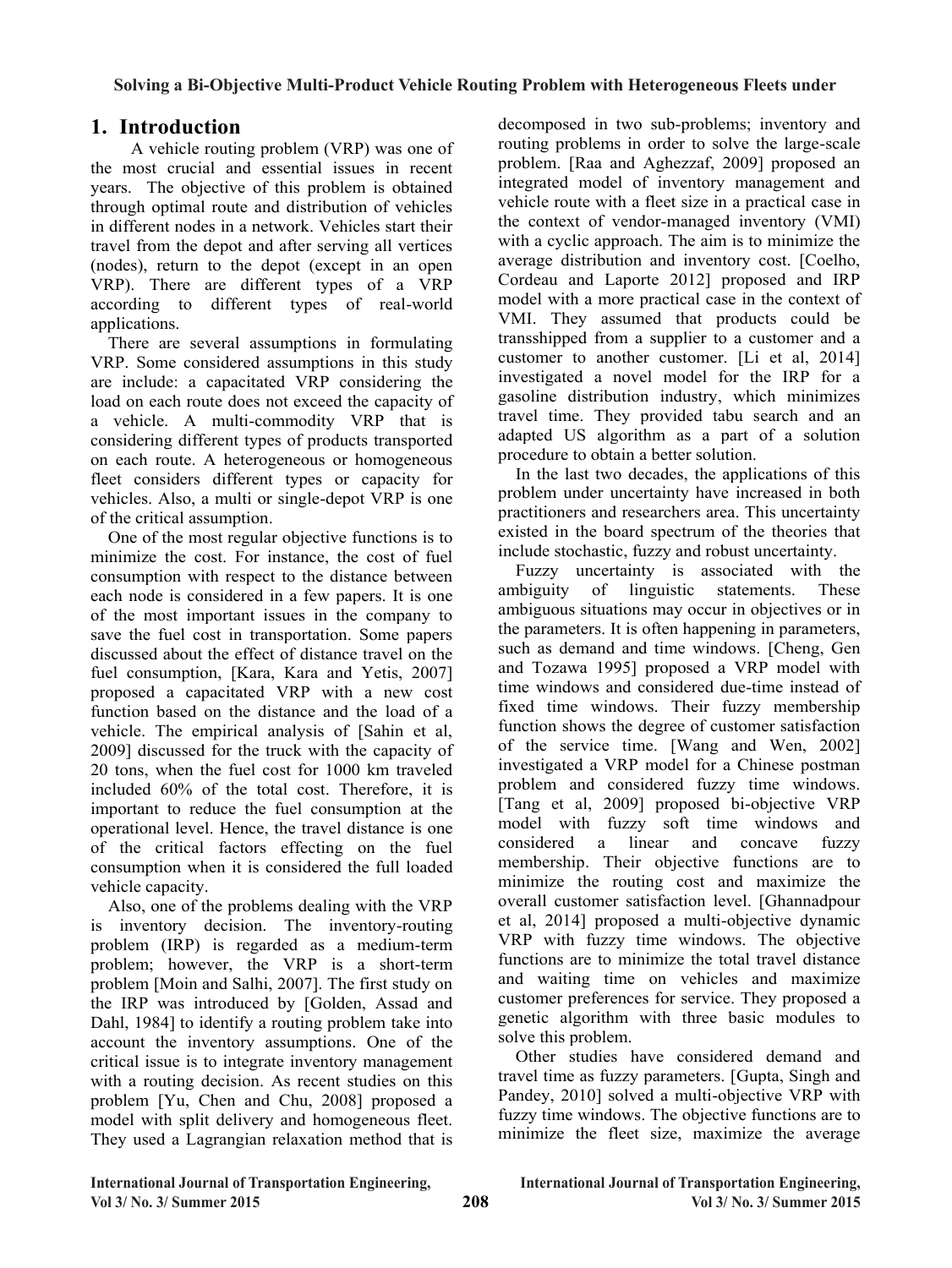grade of satisfaction, minimize the total travel distance, and minimize the total waiting time for vehicles. [Cao and Lai, 2010] proposed an open vehicle routing problem (OVRP) model. They considered fuzzy demands and used a fuzzy chance-constrained programing model based on a fuzzy credibility theory to solve this model.

Some papers have considered travel time as fuzzy parameters. [Kuo, Chiu and Lin, 2004] proposed a VRP model with time windows and fuzzy travel time. They used ant colony optimization (ACO) to solve this problem. [He and Xu, 2005] considered a single depot VRP with fuzzy demand and probability travel times between customers that minimizes travel time by considering capacity and arrival time constraints on the greatest degree. Because of the complexity of an uncertain VRP, they used a genetic algorithm to solve it. [Zheng and Liu, 2006] proposed a single-depot VRP model with time windows and considered travel time as fuzzy variables. They designed the integrated fuzzy simulation and genetic algorithm to solve this problem. [Xu, Yan and Li, 2011] proposed a bi-objective VRP model with soft time windows and fuzzy random environment. The objective functions are to minimize the total travel time and maximize the average satisfaction level of all customers. In order to obtain the equivalent crisp, the concept of the fuzzy random expected value is used. Some recent studies have considered a dynamic condition. [Ghannadpour, Noori and Tavakkoli-Moghaddam, 2013] considered the customer satisfaction level by using the concept of fuzzy time windows with the previous assumptions. Also, the first objective function is to minimize the total traveling distance and waiting time on vehicles and the second one is to maximize the customer preference for service.

Some recent studies have used the concept of robust optimization in a VRP model. This concept is used to compensate for the limitation of a stochastic approach for this problem, because this approach does not increase the complexity of the problem. [Montemanni et al, 2007] proposed a new extension for solving travel salesman problem by robust optimization. They applied a robust deviation criterion to improve optimization over an interval data problem. [Sungur, Ordónez and Dessouky, 2008] proposed a VRP model with demand uncertainty to introduce robust optimization to solve the problem. The aim is to minimize transportation costs with satisfying all demands. [Sungur et al, 2010] proposed an uncertain VRP model. They considered scenariobased stochastic programming for uncertainty in customers and robust optimization for uncertainty in service times. [Li, Xu and Zhou, 2012] provided chance-constrained programming for a fuzzy demand in a VRP model. Also, they found the lowest total mileage in the model by using the improved tabu search algorithm. [Gounaris, Wiesemann and Floudas 2013] proposed capacitated VRP model with uncertain demand. They used robust optimization to solve the problem by developed robust rounded-capacity inequalities for two broad classes of the demand capacity. [Agra et al. 2013] proposed a VRP model with time windows and proposed a new formulation of a robust problem. The first formulation extends the well-known resource inequality formulation by considering adjustable robust optimization and the second approach formulation generalizes a path inequalities formulation for the uncertain context. [Solano-Charris, Prins and Santos, 2014] considered a robust VRP with uncertain travel time with discrete scenarios. The objective function is to minimize the worst total cost in each scenario. They used a genetic algorithm to solve this problem for small and medium-sized problems. [Sun and Wang, 2015] proposed a VRP model with uncertainty in the demand and transportation cost. They used robust optimization considered situations possibly related to bidding and capital budgets to solve the problem.

To summarize the contribution of this paper, a bi-objective capacitated VRP with uncertainty (UCVRP) is presented. Also, an assumption of multi-product and heterogeneous vehicles (with different capacity) is considered. The fuzzy objective functions are considered that minimize the traditional cost by considering the fuel consumption cost due to the traveled distance for fully loaded vehicles as the first objective. According to the constraints of inventory management in the model, the second objective is to minimize the shortage of products (i.e., negative inventory). Two types of uncertain parameters (e.g., demand of retailers and volume of products) are considered in the model. The uncertainty in the demand of retailers is due to the linguistic ambiguity of people, so it is expressed as fuzzy parameter. Also, the uncertainty in the volume of products is expressed as robust parameter, because the level of uncertainty of the volume of products belongs to the small bound without knowing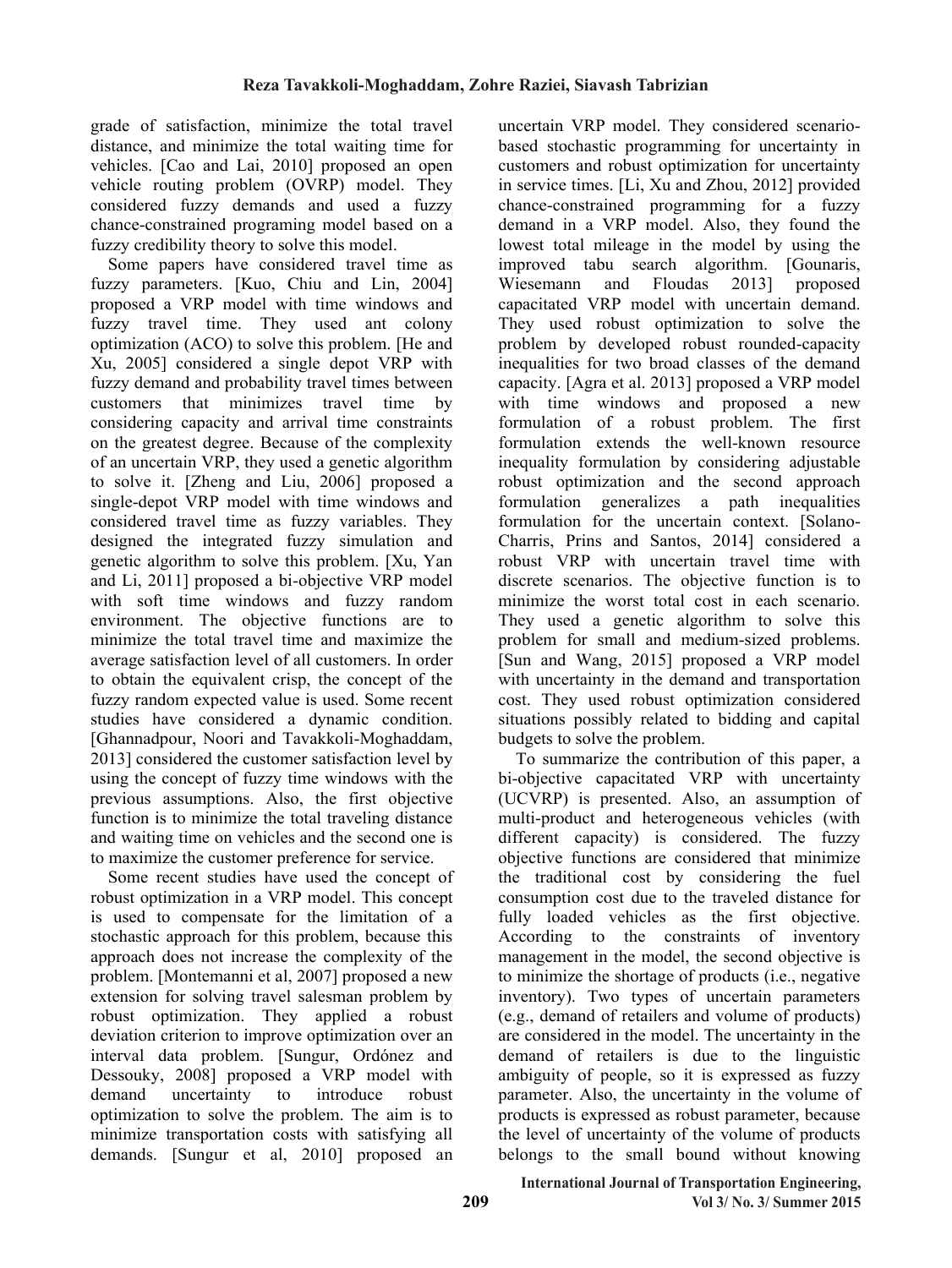possible value. As a result, a new model is proposed by considering two uncertainty approaches and fuzzy objective functions in this study.

The rest of this paper is organized as follows. Classifying and reviewing the literature in Section 1. In Section 2 introduces the deterministic formulation of the model. Section 3 presents a fuzzy approach used in the objective functions and demand parameter and then rewrites fuzzy formulation of the model. Section 4 presents a robust optimization approach for an uncertain volume of products and rewrites the final form of the model. Numerical results and sensitive analysis are provided in Section 5, and we conclude this study in Section 6.

#### **2. Problem Statement**

In this paper, we consider the bi-objective multiproduct VRP with heterogeneous fleet and retailer's inventory assumption. We assume that the vehicles are driving the same speed with full load on each tour. Additionally, we consider an uncertain demand for retailers, volume of products and objective functions. Additionally, the aim of this model is to minimize the total cost and shortage of products (i.e., negative inventory) with fuzzy objectives. The total cost consists of used vehicle, fuel consumption and shortage cost as lack of inventory in each demand point. It is notable that the cost of fuel consumption is calculated with respect to the travel distance, because the speed of full loaded vehicles are considered the same on

each route.

#### **2.1 Assumptions**

The main assumptions of the present model are listed below.

- Considering the capacitated vehicle routing problem (CVRP).
- Considering different types of products.
- Considering a vehicle with the different capacity (i.e., heterogeneous fleet).
- Considering an inventory policy.
- Considering fuel consumption as a part of cost function in the first objective.
- Minimize the shortage of products as the second objective.
- Demands of retailers are assumed to be in a fuzzy nature.
- Volumes of products are assumed to be in a robust nature.
- Considering the fuzzy objective functions.

 Figure 1 provides an example of a mathematical model in order to illustrate this problem with the above assumptions. This sample problem is described for nine retailers, three full loaded vehicles with different capacity and same speed and three types of products. According to the described model, the tours constructed from a central depot to visit retailers are shown. Also, the vehicles which choose to carry the amount of three types of selected products are shown.



Figure 1. Illustrative example of the given problem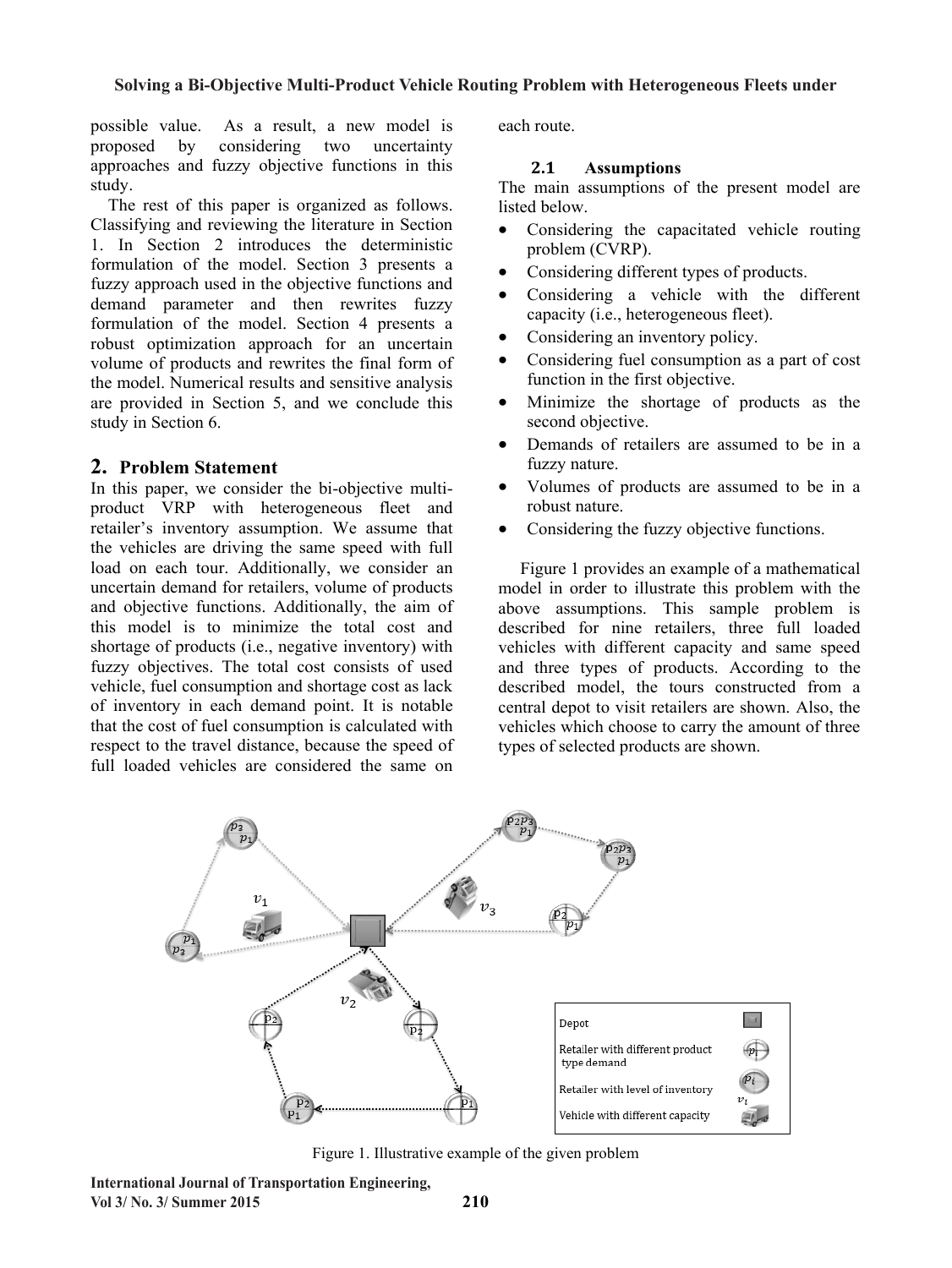## **Reza Tavakkoli-Moghaddam, Zohre Raziei, Siavash Tabrizian**

#### **2.2 Model Formulation**

Applied sets, indices, parameters and modeling variables are as follows: **Sets**

| $p \in \{1, , P\}$         | Set of products                                                                       |
|----------------------------|---------------------------------------------------------------------------------------|
| $v \in \{1, , V\}$         | Set of vehicles                                                                       |
| $c \in \{1, , C\}$         | Set of retailers                                                                      |
| <b>Parameters</b>          |                                                                                       |
| $\omega$ dem <sub>pc</sub> | The amount of demand of retailer $c$ for product $p$                                  |
| $cap_v$                    | Capacity of vehicle $\nu$                                                             |
| $d_{\hat{c}c}$             | Distance between retailer c and $\hat{c}$                                             |
| $c_v$                      | Cost of vehicle $v$                                                                   |
| $cap_p$                    | Capacity of product $p$ in central depot                                              |
| $vol_p$                    | Volume of product $p$                                                                 |
| $f_{\nu}$                  | Amount of fuel consumption of vehicle $\nu$ per unit distance and unit vehicle weight |
| $k_{n}$                    | Density per each type of product $p$                                                  |
| c <sup>fuel</sup>          | Price of fuel consumption per unit distance per unit vehicle weight                   |
| $c_p$                      | Cost of shortage (i.e., negative inventory) for product $p$                           |
| $z_l$ , $zu_1$             | Fuzzy multi objective parameters                                                      |
| $zl_2, zu_2$               |                                                                                       |
| zll, zuu                   | Upper bound and lower bound of right hand side of fuzzy constraints                   |
| $\Gamma_{\nu}, \Gamma'$    | Robust parameters                                                                     |

$$
M\sim\infty
$$

## **Decision variables**

 $\overline{\mathcal{L}}$ 

|                                                    |                | Amount of products delivered to retailer $c$ by vehicle $\nu$               |
|----------------------------------------------------|----------------|-----------------------------------------------------------------------------|
| $x_{pvc} \ge 0$<br>$u_{pvc} \ge 0$                 |                | Amount of products when entering in retailer $c$ by vehicle $\nu$           |
|                                                    |                | Amount of inventory levels of product $p$ for retailer $c$                  |
| $inv_{pc}$<br>$inv_{pc} \ge 0$<br>$inv_{pc} \ge 0$ |                | Amount of positive and negative inventories of product $p$ for retailer c   |
| $\lambda_{\stackrel{\frown}{\mathcal{VC}}}$        | $\overline{0}$ | If vehicle v is assumed to travel from retailer c to $\bar{c}$<br>Otherwise |
| $z_1$ <sup>yeh</sup>                               |                | If vehicle v is used<br>Otherwise                                           |

**211**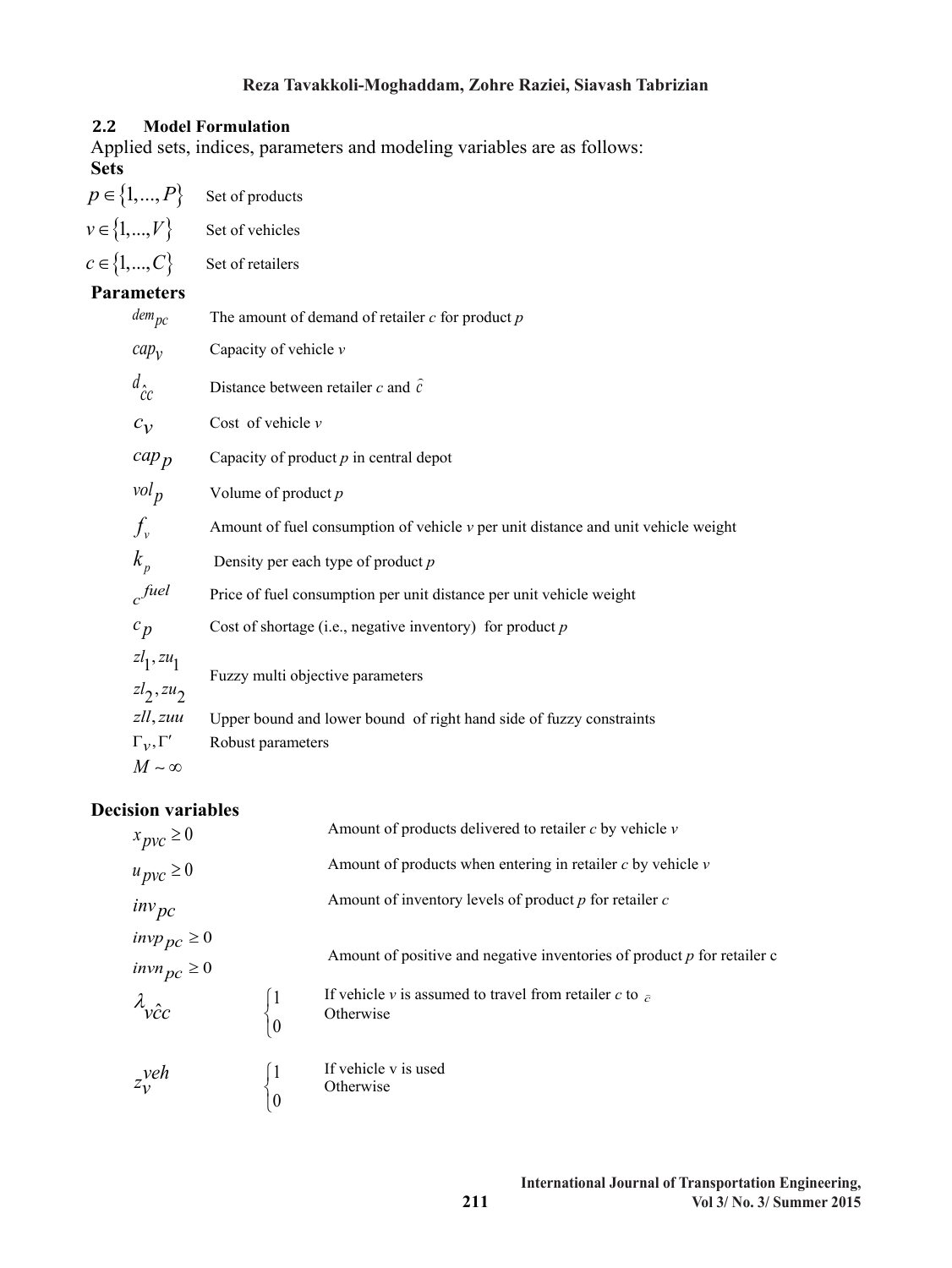Robust variables  $y_{pvc}, z_v, p_p$  $y'_{\ p \hat{\text{v}c} \text{c}}, z', p'_{\ p \hat{\text{v}c} \text{c}}$  $\lambda$  Fuzzy variable



# **2.3 Mathematical model**

$$
z_1 = Min \sum_{v \in V} c_v \times z_v^{veh} + \sum_{v \in V} \sum_{\hat{c} \in C} \sum_{c \in C} c^{fuel} \times f_v \times \lambda_{\hat{v}\hat{c}c} \times d_{\hat{c}c} + \sum_{p \in P} \sum_{c \in C} c_p \times invn_{pc}
$$
\n(1)

$$
z_2 = Min \sum_{p \in P} \sum_{c \in C} invn_{pc}
$$
 (2)

s.t.

$$
\sum_{v \in V} \sum_{\hat{c} \in C} \lambda_{\hat{v}\hat{c}c} \le 1 \qquad \forall c \in C, c > 1 \tag{3}
$$

$$
\sum_{\hat{c}\in C} \lambda_{\hat{v}\hat{c}c} = \sum_{\hat{c}\in C} \lambda_{\hat{v}\hat{c}} \qquad \forall v \in V, c \in C
$$
 (4)

$$
\sum_{v \in V} \sum_{c \in C} x_{pvc} \le cap_p \qquad \forall p \in P \tag{5}
$$

$$
\sum_{p \in P} \sum_{c \in C} vol_p \times x_{pvc} \le cap_v \times z_v^{veh} \qquad \forall v \in V
$$
\n(6)

$$
u_{pvc} \ge (u_{pvc} - x_{pv\hat{c}}) \times \lambda_{v\hat{c}c} \qquad \forall p \in P, v \in V, \hat{c}, c \in C, c > 1
$$
 (7)

$$
u_{pv1} \ge \sum_{c \in C} x_{pv\hat{c}} \tag{8}
$$

$$
\sum_{\hat{c} \in C} \lambda_{\hat{v}\hat{c}c} \leq z_v^{\text{veh}} \qquad \forall v \in V, c \in C \tag{9}
$$

$$
\sum_{p \in P} x_{pvc} \le M \times \sum_{\hat{c} \in C} \text{dem}_{pc} \qquad \forall v \in V, c \in C \tag{10}
$$

$$
inv_{pc} = \sum_{v \in V} x_{pvc} - dem_{pc} \qquad \forall p \in P, c \in C
$$
 (11)

$$
inv_{\rho c} = inv_{\rho c} - inv_{\rho c} \qquad \qquad \forall \rho \in P, c \in C
$$
\n<sup>(12)</sup>

$$
\lambda_{\hat{vec}} \in \{0,1\} \qquad \forall \hat{c}, c \in C \tag{13}
$$

$$
z_v^{\text{veh}} \in \{0, 1\} \qquad \forall v \in V \tag{14}
$$

$$
x_{pvc} \ge 0 \qquad \qquad \forall p \in P, v \in V, c \in C \tag{15}
$$

$$
u_{pvc} \ge 0 \qquad \qquad \forall p \in P, v \in V, c \in C \tag{16}
$$

$$
invp_{pc}, invn_{pc} \ge 0 \qquad \qquad \forall p \in P, v \in V \tag{17}
$$

$$
inv_{pc} \text{free} \qquad \qquad \forall p \in P, c \in C \tag{18}
$$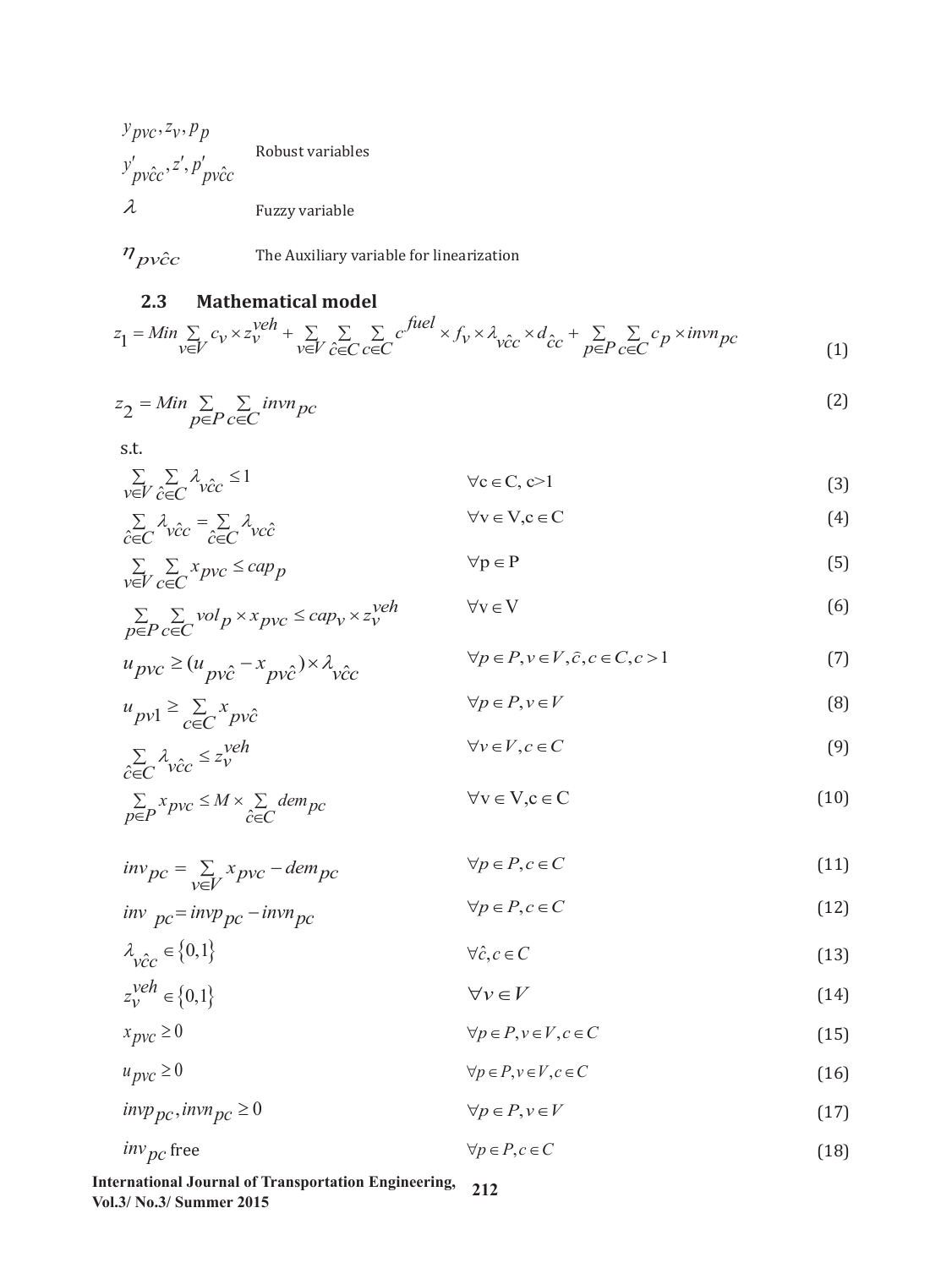As mentioned before, this paper aims at As mentioned before, this paper aims at minimizing the cost of purchasing the vehicle, fuel minimizing the cost of purchasing the vehicle, fuel consumption and shortage as the first objective consumption and shortage as the first objective function and minimizing the shortage of products (i.e., negative inventory) as the second objective (i.e., negative inventory) as the second objective function. Both of them are shown as the first and second equations. The first constraint as shown in Eq.  $(3)$  ensures that each retailer stands on just one route. Eq.  $(4)$  guarantees whether vehicle *v* enter in node  $c$ , it should leave this node. Eq. (5) ensures that the amount of delivering product type  $p$  does not exceed its capacity. Eq. (6) is the capacity of a not exceed its capacity. Eq. (6) is the capacity of a vehicle constraint. Eqs. (7) and (8) are sub-tour vehicle constraint. Eqs. (7) and (8) are sub-tour elimination constraints based on the amount of elimination constraints based on the amount of products when entering in nodes and ensure that no products when entering in nodes and ensure that no route is apart from a central depot. Eq. (9) ensures route is apart from a central depot. Eq. (9) ensures that each vehicle is assigned to one route. Eq. (10) states that product type  $p$  is delivered to retailer  $c$ by vehicle  $v$ , if vehicle  $v$  is allocated the route of by vehicle *v*, if vehicle *v* is allocated the route of retailer *c*. Eqs. (11) and (12) are the inventory retailer *c*. Eqs. (11) and (12) are the inventory constraints stating that the amount of delivered constraints stating that the amount of delivered products to a retailer (i.e., inventory level) is the products to a retailer (i.e., inventory level) is the difference between load delivering to retailers and the demand for them. On the other hand, it is the difference between the inventory level of retailer and the shortage of products in one period.  $\overline{c}$  in one period. that the amount of delivering product type *p* does

#### **2.4 Linearization Step**

Due to the non-linear term appeared in the aforementioned mathematical model, a linearization procedure for Eq.  $(7)$  is applied as follows:  $\frac{1}{2}$  is a position procedure for  $\frac{1}{2}$  is applied as  $\frac{1}{2}$  is applied as  $\frac{1}{2}$  is applied as  $\frac{1}{2}$  is a position of  $\frac{1}{2}$  is a position of  $\frac{1}{2}$  is a position of  $\frac{1}{2}$  is a positi

$$
u_{pvc} \le u_{pv\hat{c}} - x_{pv\hat{c}} + bigm \times (1 - \lambda_{v\hat{c}c})
$$
  
 
$$
\forall p, v, \hat{c}, c > 1
$$
 (19)

#### **3. Fuzzy Mathematical Programming**

The proposed model for the VRP presented in the preceding section is a deterministic model. The fuzzy multi-objective mixed-integer linear programming (FMOMILP) is provided in this section to overcome the rigidity of the deterministic model. The mathematical model in the fuzzy environment can be included vague goal and parameters. and parameters.

In the deterministic formulation, the total cost consists of the cost of the vehicle, cost of fuel consumption and penalty cost for shortage of products (i.e., negative inventory). In the real world, most of these costs are not easily measured, because human perception is effected in this  $\alpha$  because numan perception is enected in this evaluation. When we face with this issue, the decision maker wants to reach some aspiration world, most of these costs are not easily measured,

levels of the objective functions and allow some levels of the objective functions and allow some violations in the parameters of constraints. In violations in the parameters of constraints. In addition, the fuzzy objective functions, the demand addition, the fuzzy objective functions, the demand is considered as fuzzy parameter represented by is considered as fuzzy parameter represented by intervals of tolerance. intervals of tolerance.

This paper uses a fuzzy approach of [Zimmermann, 1978] and other [Chen and Chou, [Zimmermann, 1978] and other [Chen and Chou, 1996] to deal with the imprecise parameters and 1996] to deal with the imprecise parameters and fuzzy situation of objective functions. The linear membership functions are employed for constraints and objective functions. This approach is presented and objective functions. This approach is presented below. below. membership functions are employed for constraints

$$
\text{Max} \quad \lambda \tag{20}
$$

s.t. s.t.

$$
\lambda \le \mu_{Zr}^{\min} (x) \qquad \text{Minimum} \qquad \text{objective} \qquad (21)
$$
\n
$$
\lambda \le \mu_{ZS}^{\max} (x) \qquad \text{Maximum} \qquad \text{objective} \qquad (22)
$$
\n
$$
(22)
$$

$$
\lambda \le \mu_{2S}^{\text{max}}(x) \qquad \text{function} \tag{22}
$$
\n
$$
\lambda \le \mu_{gl}(x) \qquad \text{Fuzzy constraint} \tag{23}
$$

$$
g_p(x) \le b_p
$$
 Deterministic constraint (24)

In the above model,

$$
\mu_{zr}^{\min}(x)
$$
,  $\mu_{zs}^{\max}(x)$  and  $\mu_{gl}(x)$  refer to a  
minimum objective, a maximum objective and

fuzzy constraints, respectively. The membership functions based on preference are  $linear$  as shown below:

$$
\mu_{z_{r}^{\min}}(x) = \begin{cases}\n1 & z_{r} > z_{r}^{u} \\
\frac{z_{r}^{u} - z_{r}(x)}{z_{r}^{u} - z_{r}^{l}} & z_{r}^{l} \le z_{r}(x) \le z_{r}^{u} \\
0 & z_{r} < z_{r}^{l}\n\end{cases}
$$
\n
$$
\mu_{z_{s}^{\max}}(x) = \begin{cases}\n1 & z_{s} > z_{s}^{u} \\
\frac{z_{s}(x) - z_{s}^{l}}{z_{s}^{u} - z_{s}^{l}} & z_{s}^{l} \le z_{s}(x) \le z_{s}^{u} \\
0 & z_{s} < z_{s}^{l}\n\end{cases}
$$
\n(26)

With two membership functions for *l* two minimization and maximization objective functions, we can obtain an aspiration level for the value of the objective functions. minimization and maximization objective

$$
\mu_{g_p}(x) = \begin{cases}\n1 & g_p(x) > b_p \\
\frac{g(x) - b_p}{d_p} & b_p \le g_p(x) \le b_p + d_p \\
0 & g_p(x) < b_p + d_p\n\end{cases}
$$
\n(27)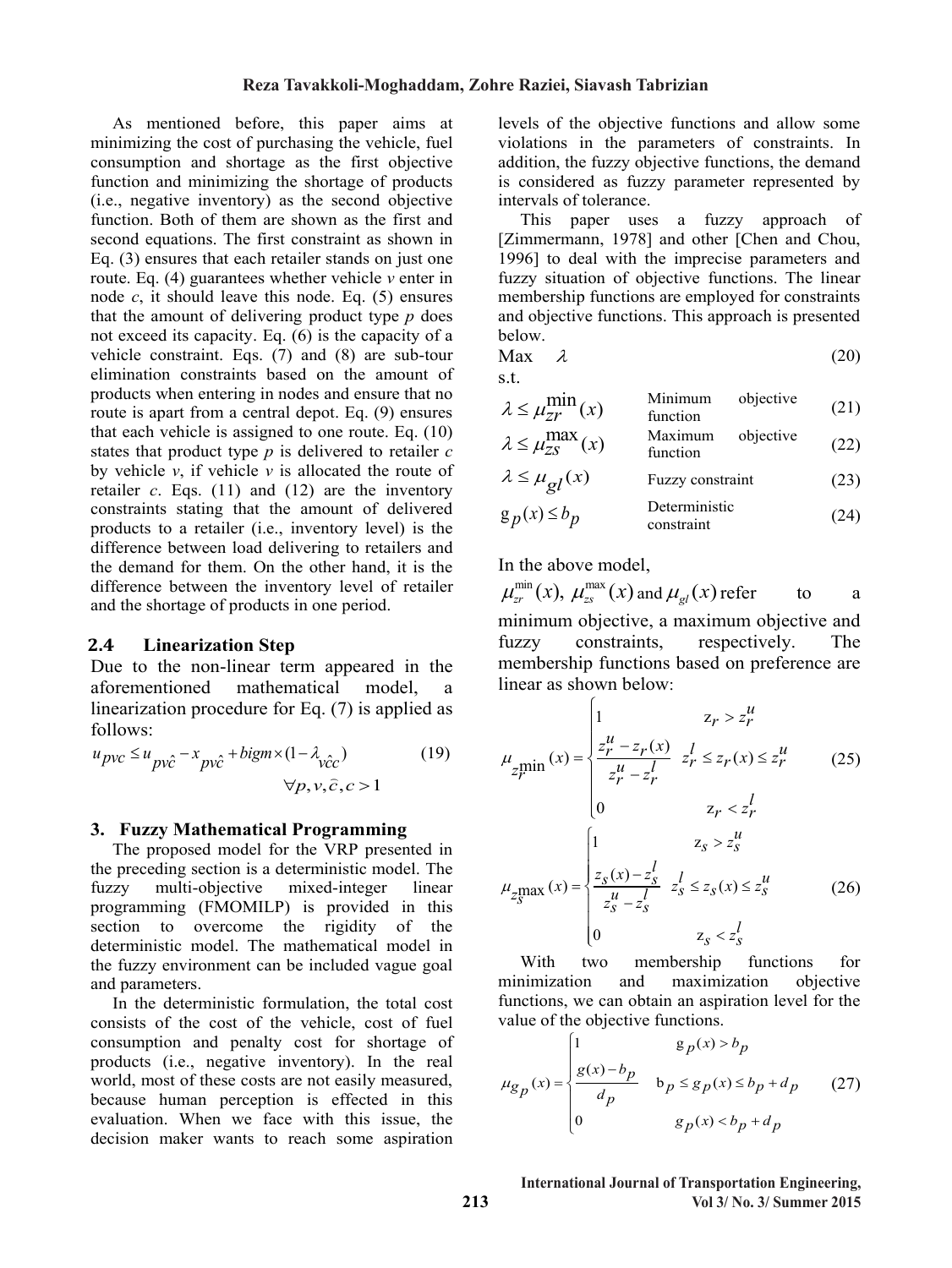where the left hand side of the fuzzy constraints is  $g_p(x)$ , the *p*-th fuzzy value is b*<sup>p</sup>* and the tolerance level that the decision b*<sup>p</sup>* and the tolerance level that the decision maker can consider in the *p-*th constraint of the maker can consider in the *p-*th constraint of the fuzzy inequality is  $d_p$ .

 According to the fuzzy objective functions According to the fuzzy objective functions and constraints, the MILP formulation can be and constraints, the MILP formulation can be expressed as follows: expressed as follows:

$$
\max \lambda \tag{28}
$$

$$
(z_1^u - z_1^l) \times \lambda \le z_1^u - z_1 \tag{29}
$$

$$
(z_2^u - z_2^l) \times \lambda \le z_2^u - z_2 \tag{30}
$$

$$
\lambda \times (dem_{pc}^u - dem_{pc}) \le dem_{pc}^u - (inv_{pc} + \sum_{v \in V} x_{pvc}) \quad \forall p, c
$$
\n(31)

$$
\lambda \times (dem_{pc} - dem_{pc}^l) \le -dem_{pc} - inv_{pc} + \sum_{v \in V} x_{pvc} \quad \forall p, c
$$
 (32)

Constraints (3)-(6), (14), (8)-(10), (12) and  $(12)$  $(13).$ 

$$
0 \le \lambda \le 1 \tag{33}
$$

In order to obtain upper and lower bounds of two fuzzy objective functions, use the following two fuzzy objective functions, use the following procedure. In minimization goals,  $z_i^i$  can be obtained by solving goals of simple objective linear obtained by solving each of single objective linear programming. Also, in minimization goals,  $z_i^u$  is the non-ideal solution (i.e., maximum value). After calculating of upper bound of each objective, if the calculating of upper bound of each objective, if the upper bound is infinite, eliminated the basic upper bound is infinite, eliminated the basic constraint (e.g., sub-tour elimination) of the constraint (e.g., sub-tour elimination) of the problem and calculated the upper bound of problem and calculated the upper bound of objective functions by minimizing them. objective functions by minimizing them. In order to obtain upper and lower bounds of the non-ideal solution (i.e., maximum value). After

#### **4. Robust Mathematical Programing**

**4. Robust Mathematical Programming**<br>
Now, the robust counterpart problem for a fuzzy VRP is presented. The volume of each product type is the other parameter of this model, which is faced with uncertainty. It is better to use a which is faced with uncertainty. It is better to use a bound uncertainty set of data to solve this model efficiently in an uncertain condition. The expectation is that such a solution with a robust parameter will be efficient in this bound for every parameter will be efficient in this bound for every possible outcome.

According to the robust formulation [Bertsimas] and Sim,  $2004$ ], the following constraint with uncertainty in parameter  $_{vol_p}$  is considered, where  $J_p$  is the set of coefficients for this parameter and takes the value according to a symmetric

 $\frac{1}{\sqrt{2}}$  takes the value according to a symmetric to a symmetric symmetric symmetric symmetric symmetric symmetric symmetric symmetric symmetric symmetric symmetric symmetric symmetric symmetric symmetric symmetric sy

distribution with the mean that is equal to the distribution with the mean that is equal to the nominal value  $vol_p$  in the nominal value  $vol_p$  in the

interval 
$$
\left[ v \overline{o} l_p - v \hat{o} l_p, v \overline{o} l_p + v \hat{o} l_p \right]
$$
.  
\n
$$
\sum_{p \in P} \sum_{c \in C} vol_p \times x_{pvc} \leq cap_v \times z_v^{veh}
$$

Parameter  $\Gamma_p$  is introduced that takes a value in interval  $\lfloor 0, \lvert \Gamma_p \rvert \rfloor$  for each *p*. The role of  $\Gamma_p$  is adjusted the robustness of the proposed method adjusted the robustness of the proposed method against the level of protection of the solution. The against the level of protection of the solution. The aim of this type of robustness is protected against aim of this type of robustness is protected against that all cases up to  $\lfloor r \rfloor$  change, and only one coefficient  $(v \partial l_p)$  is changed by  $(\Gamma_p - [\Gamma_p]) v \partial l_p$ . The obtained robust solution is feasible deterministically, even if more than one  $\lfloor r_p \rfloor$ change, the robust solution will be feasible with very high probability. The formulation is shown below: below: max  $c'x$ 

 $\max$  *c'x*  $\sigma$ +

s.t.  
\n
$$
\sum_{p \in P} \sum_{c \in C} \overline{vol}_p \times x_{pvc} +
$$
\n
$$
\left\{ S_p \cup \left\{ t_p \middle| S_p \subseteq J_p, \left| S_p \right| = \left| \Gamma_p \right| t_p \in J_p \setminus S_p \right\} \right\}
$$
\n
$$
\left\{ \sum_{p \in P} \sum_{c \in C} \overline{vol}_p y_{pvc} + \left( \Gamma_p - \left| \Gamma_p \right| \right) \overline{vol}_p y_{pvc} \right\}
$$
\n
$$
\leq cap_v \times z_v^{veh}
$$

$$
-y_{pvc} \le x_{pvc} \le y_{pvc}
$$
  

$$
x \ge 0, y \ge 0
$$

 $x \ge 0$ ,  $y \ge 0$ <br>The value of the second part of the left hand side of Constraint (36) can be computed for each vehicle  $v$  and retailer  $c$ . Also, by vehicle *v* and retailer c. Also, by considering  $\Gamma_p \in \left[0, |J_p|\right]$ , the robustness of the model against the level of protection is more model against the level of protection is more model against the level of protection is more flexible than  $\Gamma_p = |J_p|$ .

 $\begin{bmatrix} \n1 & p \end{bmatrix}^T$ <br>This model is equal the linear model as shown below: This model is equal to the objective function of

$$
\beta_i(x^*, \Gamma_i) = \max(\sum_{p \in P} \sum_{c \in C} \hat{vol}_p \left| x_{pvc}^* \right| z_v)
$$
(39)

$$
\sum_{v \in V} z_v \le \Gamma_p \qquad \qquad \forall p \tag{40}
$$

$$
0 \le z_{\nu} \le 1 \tag{41}
$$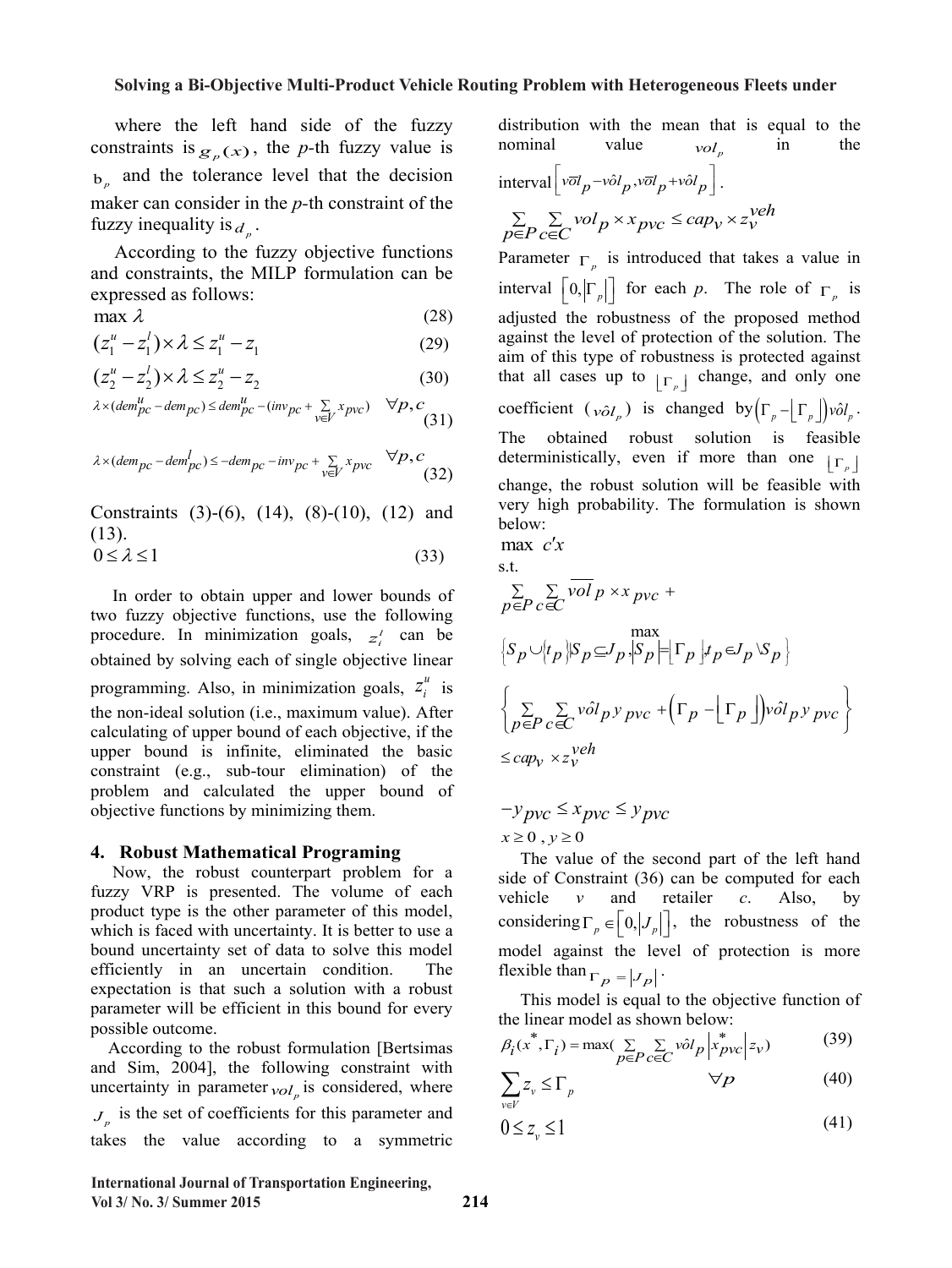With regards to the final form of the model introduced by [Bertsimas and Sim 2004], the new form of model is rewritten, which is established based on the dual of the model.

First, the dual of the model is considered below:

$$
\min \sum_{p \in P} p_p + \Gamma_v z_v \tag{42}
$$

$$
z_v + p_p \geq \hat{vol}_p \times \sum_{c \in C} y_{pvc} \qquad \forall c, v \tag{43}
$$

$$
z_v \ge 0 \qquad \qquad \forall v \qquad (44)
$$

$$
\max \lambda \tag{46}
$$
 s.t.

*Normal constraints*

$$
\sum_{v \in V} \sum_{\hat{c} \in C} \lambda_{v\hat{c}c} \le 1 \qquad \forall c \in C, c > 1 \tag{47}
$$

$$
\sum_{\hat{c}\in C} \lambda_{\hat{v}\hat{c}c} = \sum_{\hat{c}\in C} \lambda_{\hat{v}\hat{c}c} \qquad \forall v \in V, c \in C
$$
\n(48)\n
$$
\sum_{v \in V} \sum_{c\in C} x_{pvc} \leq cap_p \qquad \forall p \in P
$$
\n(49)

$$
\overline{v} = \overline{v}
$$
  
\n
$$
u_{\overline{p}v\overline{c}} = u_{\overline{p}v\overline{c}} - x_{\overline{p}v\overline{c}} + bigm \times (1 - \lambda_{\overline{v}\overline{c}c})
$$
  
\n
$$
\forall p \in \Gamma
$$
  
\n
$$
\forall p, v, \overline{c}, c > 1
$$
  
\n(50)

$$
u_{pv1} \ge \sum_{c \in C} x_{pv\hat{c}}
$$
  
\n
$$
\forall p \in P, v \in V
$$
  
\n
$$
\forall v \in V, c \in C
$$
 (51)

$$
\sum_{\hat{c}\in C} \lambda_{\hat{v}\hat{c}c} \leq z_{\hat{v}}^{\text{V}} \qquad \forall v \in V, c \in C
$$
\n
$$
\sum_{p\in P} x_{\hat{p}v} \leq M \times \sum_{\hat{c}\in C} \lambda_{\hat{v}\hat{c}c} \qquad \forall v \in V, c \in C
$$
\n(52)

$$
inv\ \ pc = invp\ \ pc \ \ -invp\ \ \text{for} \ \ vp \in P, c \in C \tag{54}
$$

Fuzzy constraints for objective function  
\n
$$
(z_1^u - z_1^1) \times \lambda \le z_1^u - z_1
$$
\n
$$
(55)
$$
\n
$$
(z_1^u - z_1^1) \times \lambda \le z_1^u - z_1
$$

$$
(z_2^u - z_2^l) \times \lambda \le z_2^u - z_2 \tag{56}
$$

Fuzzy constraints for demand  
\n
$$
\lambda \times (dem_{pc}^u - dem_{pc}) \le dem_{pc}^u - (inv_{pc} + \sum_{v \in V} x_{pvc}) \qquad \forall p \in P, c \in C
$$
\n(57)

$$
\lambda \times (dem_{pc} - dem_{pc}^l) \le -dem_{pc} - inv_{pc} + \sum_{v \in V} x_{pvc} \qquad \forall p \in P, c \in C
$$
\n
$$
(58)
$$

Robust constraints for volume of product  
\n
$$
\sum_{p \in P} \sum_{c \in C} vol_p \times x_{pvc} + z_v \times \Gamma_v + \sum_{p \in P} p_p \le cap_v^{veh} \times z_v^{veh}
$$
\n
$$
\forall v \in V
$$
\n(59)

$$
z_v + p_p \geq \hat{vol}_p \times \sum_{c \in C} y_{pvc} \qquad \qquad \forall p \in P, v \in V \tag{60}
$$

$$
x_{pvc} \le y_{pvc} \qquad \qquad \forall p \in P, v \in V, c \in C \tag{61}
$$

**International Journal of Transportation Engineering, Vol 3/ No. 3/ Summer 2015**

<sup>0</sup> *<sup>p</sup> <sup>p</sup> <sup>p</sup>* (45)

The objective value is obtained from the dual<br>problem is feasible and bounded for problem is feasible and bounded for

 Now, the first model by considering the fuzzy objectives and fuzzy demands as well as a robust volume of products in constraints is rewritten.

$$
\forall v \in V.c \in C \tag{48}
$$

$$
\forall v \in V, c \in C
$$
 (4)

$$
\forall p \in P \tag{49}
$$

$$
\forall c \in C, c > 1
$$
  

$$
\forall v \in V, c \in C
$$

all  $\Gamma_p \in \left[0, \left|J_p\right|\right].$ 

$$
\forall c \in C, c > 1
$$
  

$$
\forall v \in V, c \in C
$$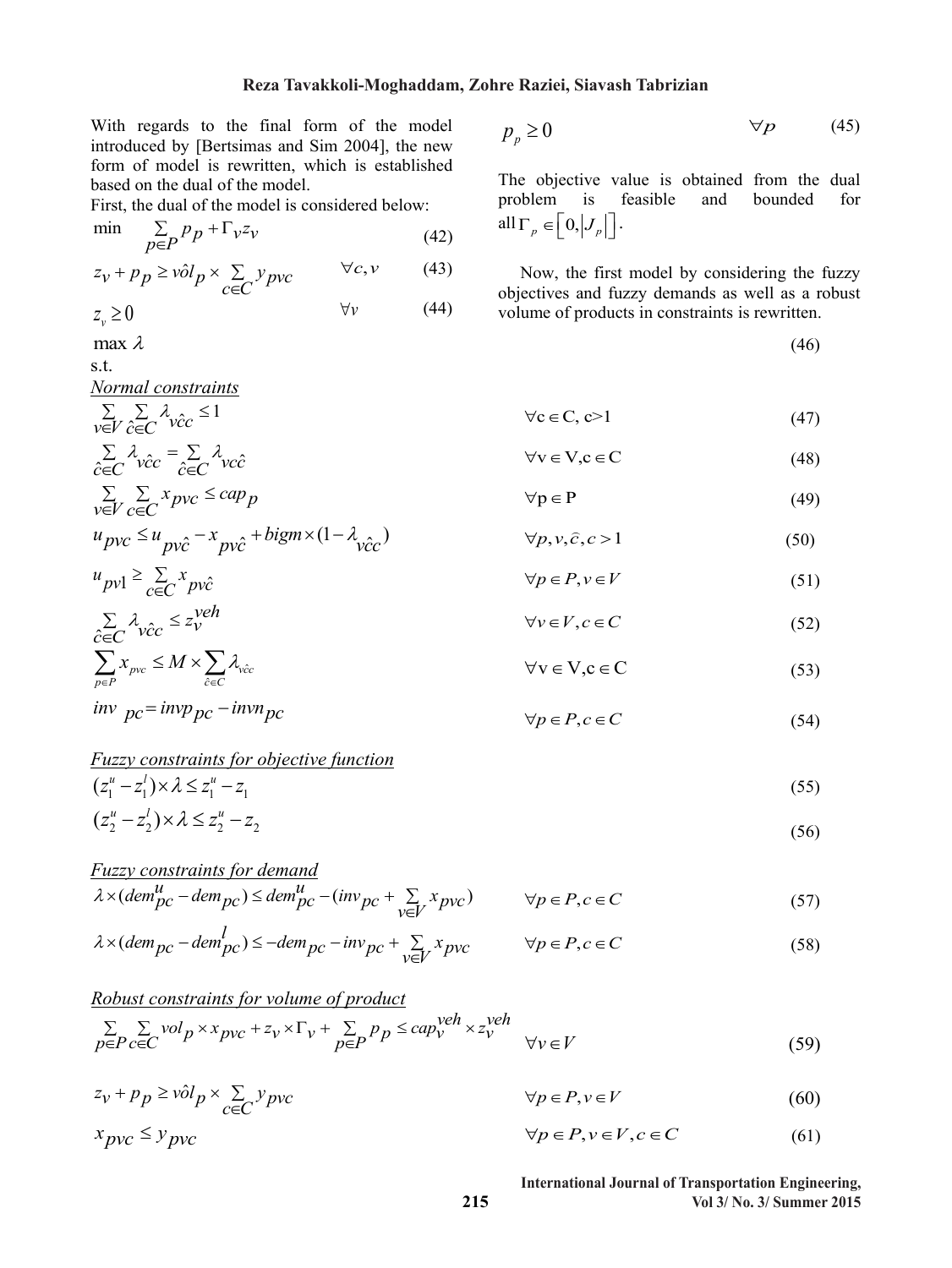$$
x_{pvc} \ge -y_{pvc} \qquad \qquad \forall p \in P, v \in V, c \in C \tag{62}
$$

$$
0 \le \lambda \le 1 \tag{63}
$$

$$
x \ge 0, y \ge 0 \tag{64}
$$

$$
z_v \ge 0, p_p \ge 0, x_{pvc} \ge 0, u_{pvc} \ge 0, invp_{pc} \ge 0, invn_{pc} \ge 0
$$
\n(65)

$$
\lambda_{\hat{v}c\hat{c}} \in \{0,1\}, \ z_{\hat{v}}^{\text{veh}} \in \{0,1\} \tag{66}
$$

#### **5. Extension of the Model with Decreasing the Load on Each Route**

 Changing in the load of the vehicle has a direct impact on fuel consumption. After delivery of products with large sizes (in the weight), the amount of fuel consumption has decreased. However, in the medium and small sizes (in the weight) of the delivery process, the decreasing in the fuel consumption is very low. So, the amount of fuel consumption can be considered fixed.

In this section, the extension of the model is considered for assessing the effect of the load decreasing for delivered products in large sizes on the vehicle fuel consumption. First, the deterministic form of the model is described as follows.

Put 
$$
\eta_{pv\hat{c}c} = u_{pvc} \times \lambda_{v\hat{c}c}
$$
 then

$$
z_{1} = Min \sum_{v \in V} c_{v} \times z_{v}^{veh} + \sum_{p \in P} \sum_{v \in V} \sum_{c \in C} \sum_{\hat{c} \in C} c^{fuel} \times f_{v} \times vol_{p} \times k_{p} \times \eta_{p\hat{v}\hat{c}} \times d_{\hat{c}c} + \sum_{p \in P} \sum_{c \in C} c_{p} \times invn_{pc}
$$
\n
$$
(67)
$$

s.t.

(1 ) <sup>ˆ</sup> <sup>ˆ</sup> *u M vcc pvc pvcc p Pv Vcc C* , ,, <sup>ˆ</sup> (68)

$$
\eta_{\text{p}\hat{\text{v}c}} \ge u_{\text{p}\hat{\text{v}c}} - M(1 - \lambda \hat{\text{v}c}) \qquad \forall p \in P, \text{v} \in V, c, \hat{c} \in C
$$
\n
$$
(69)
$$

$$
\eta_{\text{pv\^c}} \le M \times \lambda \hat{\text{vcc}} \qquad \qquad \forall p \in P, v \in V, c, \hat{c} \in C \tag{70}
$$

$$
\eta_{\text{prec}} \ge 0 \tag{71}
$$
  
Constraints (2)-(18)

In the Eq. (67) minimize the cost objective function includes the cost of purchasing the vehicle, fuel consumption cost with considering the effect decreasing the load on fuel consumption of a vehicle. Eqs. (68) - (71) are the linearization procedure for cost of fuel consumption term in the first objective function.

Because the uncertainty in the volume of

products is considered as robust parameter, it is needed to consider the robust formulation for this parameter in the objective function. Since the generating the robust model based on deterministic model is described before, in this section the relations are just represented. The new model with fuzzy and robust parameters is shown bellow.

Put 
$$
\overline{A}_{pv\hat{c}c} = c^{\text{fuel}} \times f_v \times \overline{vol} \, p \times k_p \times d_{\hat{c}c}
$$
 then  
\n
$$
z_1 = Min \sum_{v \in V} c_v \times z_v^{\text{veh}} + \beta + \sum_{p \in P} \sum_{c \in C} c_p \times \overline{inv} \, p_c
$$
\n
$$
\overline{A}_{pv\hat{c}c} \times \eta_{pv\hat{c}c} \leq \beta \qquad \forall p \in P, v \in V, c, \hat{c} \in C
$$
\n(74)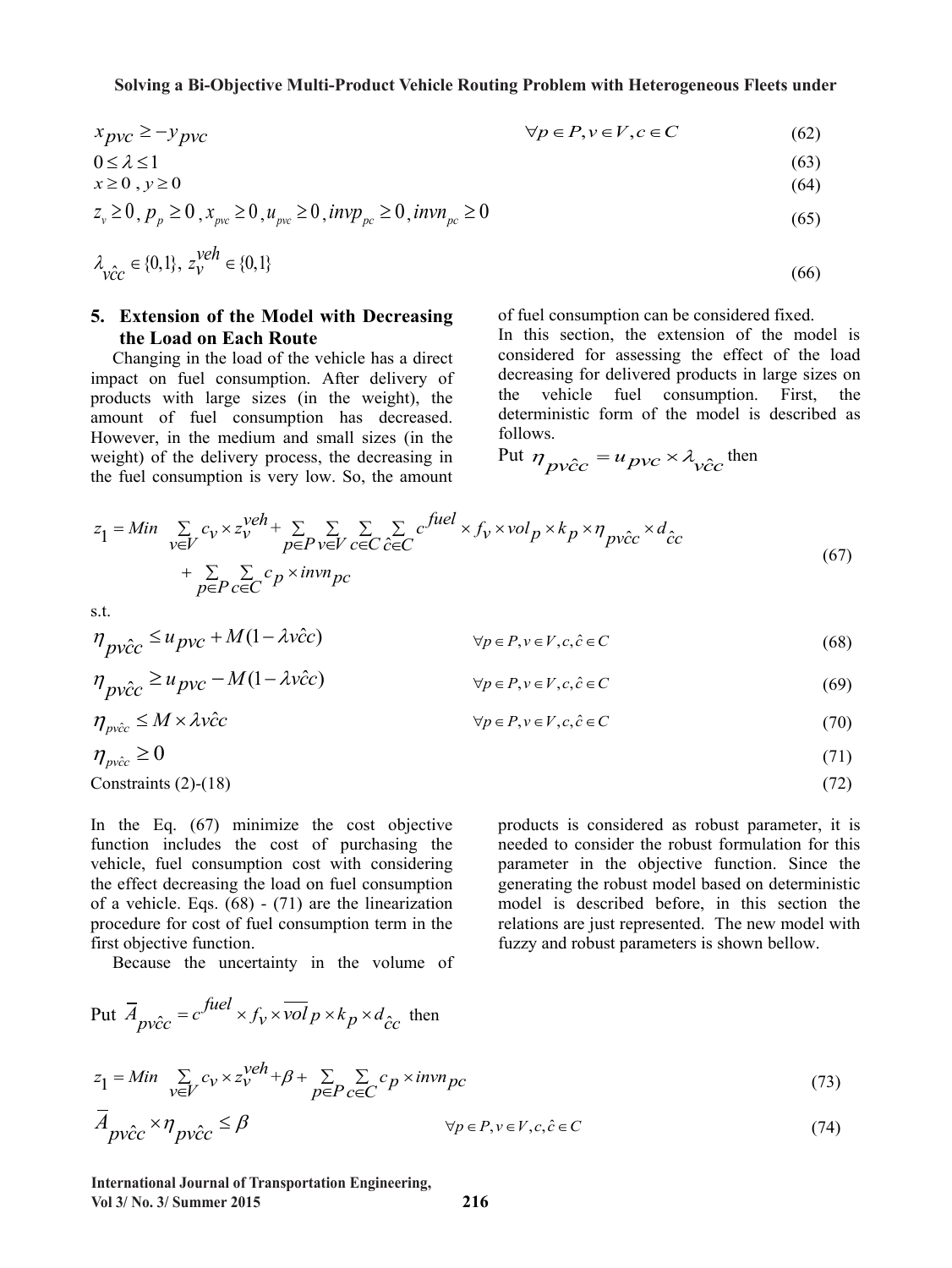$$
\eta_{\text{pv}\hat{c}c} \ge 0\tag{75}
$$

$$
Constraints (68)-(72) \t(76)
$$

As described before, the robust model in Eq. (74) for mentioning robust factor is shown below.

$$
Max \sum_{p \in P} \sum_{v \in V} \sum_{\hat{c} \in C} \sum_{c \in C} \hat{a}_{pv\hat{c}c} \times \left| \eta^*_{pv\hat{c}c} \right| \times z'_{pv\hat{c}c}
$$
\n
$$
\tag{77}
$$

$$
\text{s.t.}\tag{78}
$$

$$
\sum_{p \in P} \sum_{v \in V} \sum_{\hat{c} \in C} \sum_{c \in C} z'_{\hat{p}\hat{v}\hat{c}c} \leq \Gamma'
$$
\n
$$
0 \leq z'_{\hat{p}\hat{v}\hat{c}c} \leq 1
$$
\n(79)

The dual of the above model is considered below:

$$
\begin{array}{ll}\n\text{Min} & \sum_{p \in P} \sum_{\mathbf{v} \in V} \sum_{\mathbf{c} \in C} \sum_{c \in C} p' \, p \hat{\mathbf{v}c} + \Gamma' \times z'\n\end{array} \tag{81}
$$

$$
z' + p'_{\text{pv}\hat{c}c} \ge \hat{a}_{\text{pv}\hat{c}c} \times \left| \eta^*_{\text{pv}\hat{c}c} \right| \qquad \forall p \in P, v \in V, c, \hat{c} \in C \tag{82}
$$

$$
p'_{pv\hat{c}c} \ge 0 \qquad \qquad \forall p \in P, v \in V, c, \hat{c} \in C \tag{83}
$$

$$
z' \ge 0 \tag{84}
$$

Now, the final form of the new model considering the fuzzy and robust constraints of original model is shown below.

$$
λ
$$
\n
$$
\sum_{p \in P} \sum_{v \in V} \sum_{\hat{c} \in C} \sum_{c \in C} a_{pv\hat{c}c} \times \eta_{pv\hat{c}c} + z' \times \Gamma' + \sum_{p \in P} \sum_{v \in V} \sum_{\hat{c} \in C} \sum_{c \in C} p'_{pv\hat{c}c} \leq \beta
$$
\n(85)

$$
z' + p'_{\text{pv}\hat{c}\hat{c}} \ge a_{\text{pv}\hat{c}\hat{c}} \times y'_{\text{pv}\hat{c}\hat{c}} \qquad \forall p \in P, v \in V, c, \hat{c} \in C \tag{87}
$$

$$
-y'_{\text{pv}\hat{c}c} \le \eta_{\text{pv}\hat{c}c} \le y'_{\text{pv}\hat{c}c} \qquad \forall p \in P, v \in V, c, \hat{c} \in C \tag{88}
$$

$$
p'_{\text{pv}\hat{c}\hat{c}}, \eta_{\text{pv}\hat{c}\hat{c}}, \mathbf{z}' \ge 0 \tag{89}
$$
  
Constraints (47)-(66) (90)

#### **6. Computational Results**

 In the previous section, the given problem was described in details. In this section, the numerical results of the deterministic, fuzzy, robust and fuzzy-robust model with Equations (1)-(66) are presented. The results is obtained by solving some instances via general algebraic modelling system (GAMS) 24.1.2/CPLEX. It is essential to create random intelligent various sample problems in order to evaluate the mathematical model. For nominal experiments, eight sample problems with small and medium sizes are shown in Tables 2 and

3. The sample data are chosen from a uniform bound as shown in Table 1. It is notable that the cost of the three parameters in first objective function (e.g.,  $c_p$ ,  $c_v$  and  $c$  *fuel*) should be in the same scale. The cost scaled of fuel consumption is different from the cost of the vehicle and shortage. It causes to ignore the effect of fuel consumption cost. In order to overcome this issue, each parameter is normalized than the range of its data.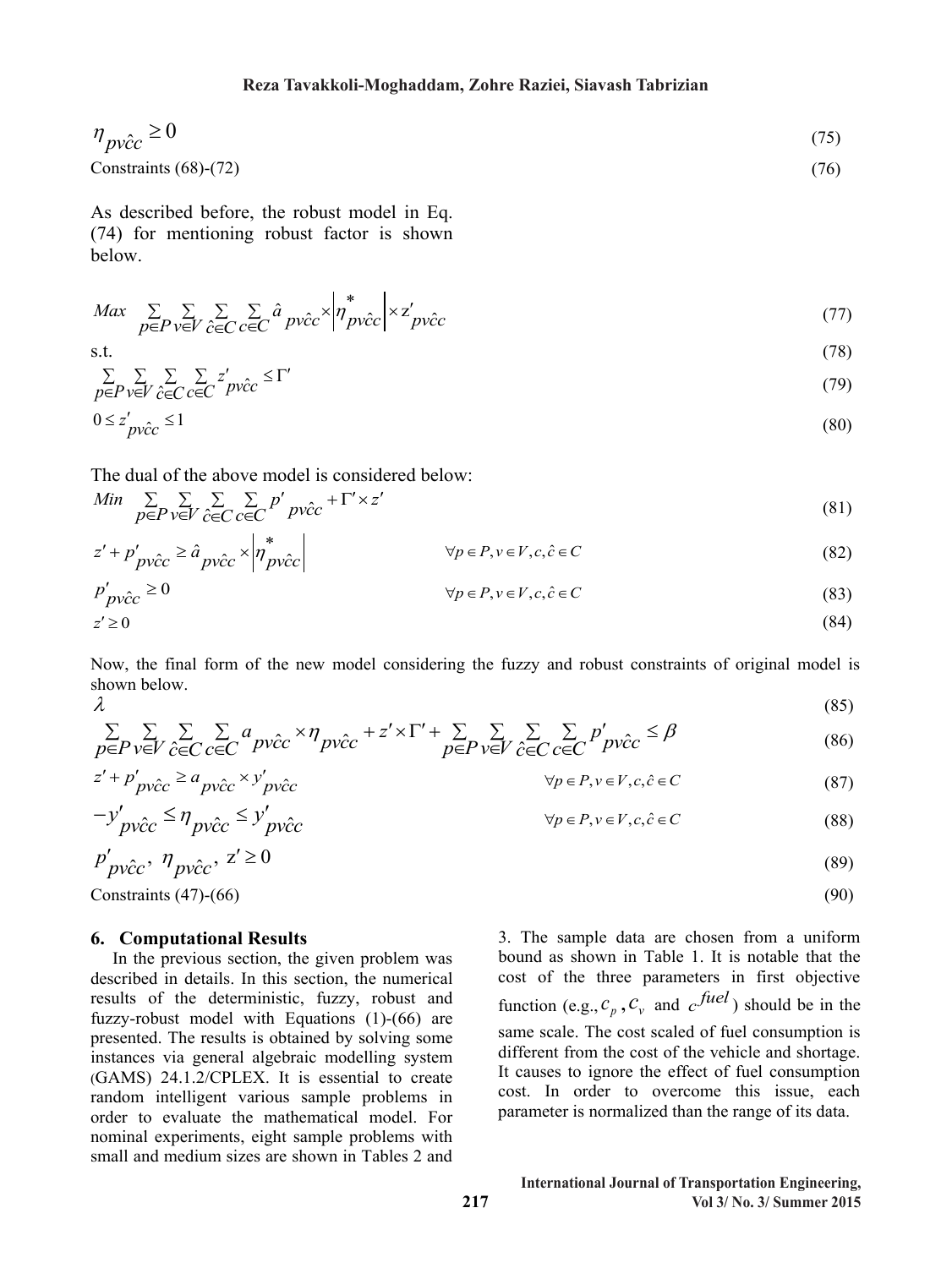| <b>Parameters</b> | Corresponding random<br>distribution | <b>Parameters</b>       | Corresponding random distribution |
|-------------------|--------------------------------------|-------------------------|-----------------------------------|
| dem<br>pc         | Uniform $(0,31)$                     | cap<br>$\boldsymbol{D}$ | Uniform (200000,300000)           |
| $cap_{v}$         | Uniform (200000,300000)              | vol                     | Uniform $(5,15)$                  |
| $d_{\hat{c}c}$    | Euclidean distance                   | .J v                    | Uniform $(5,15)$                  |
| $c_{v}$           | Uniform (250000,300000)              | $k_{p}$                 | Uniform $(1,10)$                  |
| $c_p$             | Uniform (250000,300000)              |                         |                                   |
|                   |                                      |                         |                                   |

Table 1. Source of random generations for sample problems Table 1. Source of random generations for sample problems

 According to the discrete and continuous According to the discrete and continuous variables, the proposed model is a mixed-integer linear model. In order to validate the model and linear model. In order to validate the model and examined the result of the sample problems for examined the result of the sample problems for fuzzy, robust, fuzzy-robust and deterministic fuzzy, robust, fuzzy-robust and deterministic models, used GAMS software. In Table 2, models, used GAMS software. In Table 2, dimensions and characteristics of small-sized dimensions and characteristics or small-sized instances with the result of the deterministic and instances with the result of the deterministic and variables, the proposed model is a mixed-integer

fuzzy-robust model is shown. fuzzy-robust model is shown.

As presented in Table 2, the total cost of the sample problem included, the cost of using sample problem included, the cost of using<br>vehicles, fuel consumption and shortage of vehicles, fuel consumption and shortage of products for each retailer is between 31995000 and products for each retailer is between 31995000 and 43820000 in deterministic form. Also, shortage of 43820000 in deterministic form. Also, shortage of products as the second objective is between 70 and  $107$ 107. 107. As presented in Table 2, the total cost of the

Table 2. Small-scale instances: Results for the deterministic and fuzzy-robust model Table 2. Small-scale instances: Results for the deterministic and fuzzy-robust model

| <b>Problem</b><br>name | <b>Indices</b>            |          | <b>Deterministic</b> |          | <b>Fuzzy-robust</b> |  |
|------------------------|---------------------------|----------|----------------------|----------|---------------------|--|
|                        |                           | Obi1     | Obj2                 | Obi1     | Obj2                |  |
| <b>S01</b>             | $(p)$ 4- $(c)$ 5- $(v)$ 4 | 31995000 | 70                   | 17628000 | 21.59               |  |
| S <sub>0</sub> 2       | $(p)4-(c)6-(v)4$          | 42666000 | 107                  | 28821000 | 58.03               |  |
| <b>S03</b>             | $(p)4-(c)7-(v)5$          | 43820000 | 101                  | 27230000 | 44.3                |  |
| S <sub>04</sub>        | $(p)$ 4- $(c)$ 8- $(v)$ 6 | 38443000 | 75                   | 21710000 | 13.11               |  |
| Min                    | $(p)4-(c)5-(v)4$          | 31995000 | 70                   | 17628000 | 13.11               |  |
| Mean                   | $(p)$ 4- $(c)$ 7- $(v)$ 5 | 39231000 | 88.25                | 23847250 | 34.26               |  |
| Max                    | $(p)4-(c)8-(v)6$          | 43820000 | 107                  | 28821000 | 58.03               |  |

(i): indices of products, (c): indices of retailers, (v): indices of vehicles

and performance of model by increasing the complexity of the problem, four sample problems complexity of the problem, four samples problems  $\mathbf{r}$  samples problems  $\mathbf{r}$ In order to validate the exact solution of GAMS

results of medium-sized problems are shown in Table 3. with a medium size are created and optimized. The

Table 3. Medium-sized instances: results for the deterministic and fuzzy-robust model

| <b>Problem</b><br>name | <b>Indices</b>    | <b>Deterministic</b> |      | <b>Robust-fuzzy</b> |          |
|------------------------|-------------------|----------------------|------|---------------------|----------|
|                        |                   | Obj1                 | Obj2 | Obi1                | Obj2     |
| M <sub>01</sub>        | $(p)6-(c)8-(v)6$  | 119900000            | 368  | 101110000           | 297.368  |
| M <sub>02</sub>        | $(p)6-(c)9-(v)7$  | 138410000            | 417  | 112050000           | 326.375  |
| M <sub>03</sub>        | $(p)7-(c)9-(v)7$  | 180100000            | 580  | 152670000           | 484.299  |
| M <sub>04</sub>        | $(p)7-(c)10-(v)7$ | 220070000            | 723  | 193570000           | 623.068  |
| Min                    | $(p)6-(c)8-(v)6$  | 19900000             | 368  | 101110000           | 297.368  |
| Mean                   | $(p)6-(c)9-(v)7$  | 164620000            | 522  | 139850000           | 432.7775 |
| Max                    | $(p)7-(c)10-(v)7$ | 220070000            | 723  | 193570000           | 623.068  |

 $(i)$ : indices of products,  $(c)$ : indices of retailers,  $(v)$ : indices of vehicles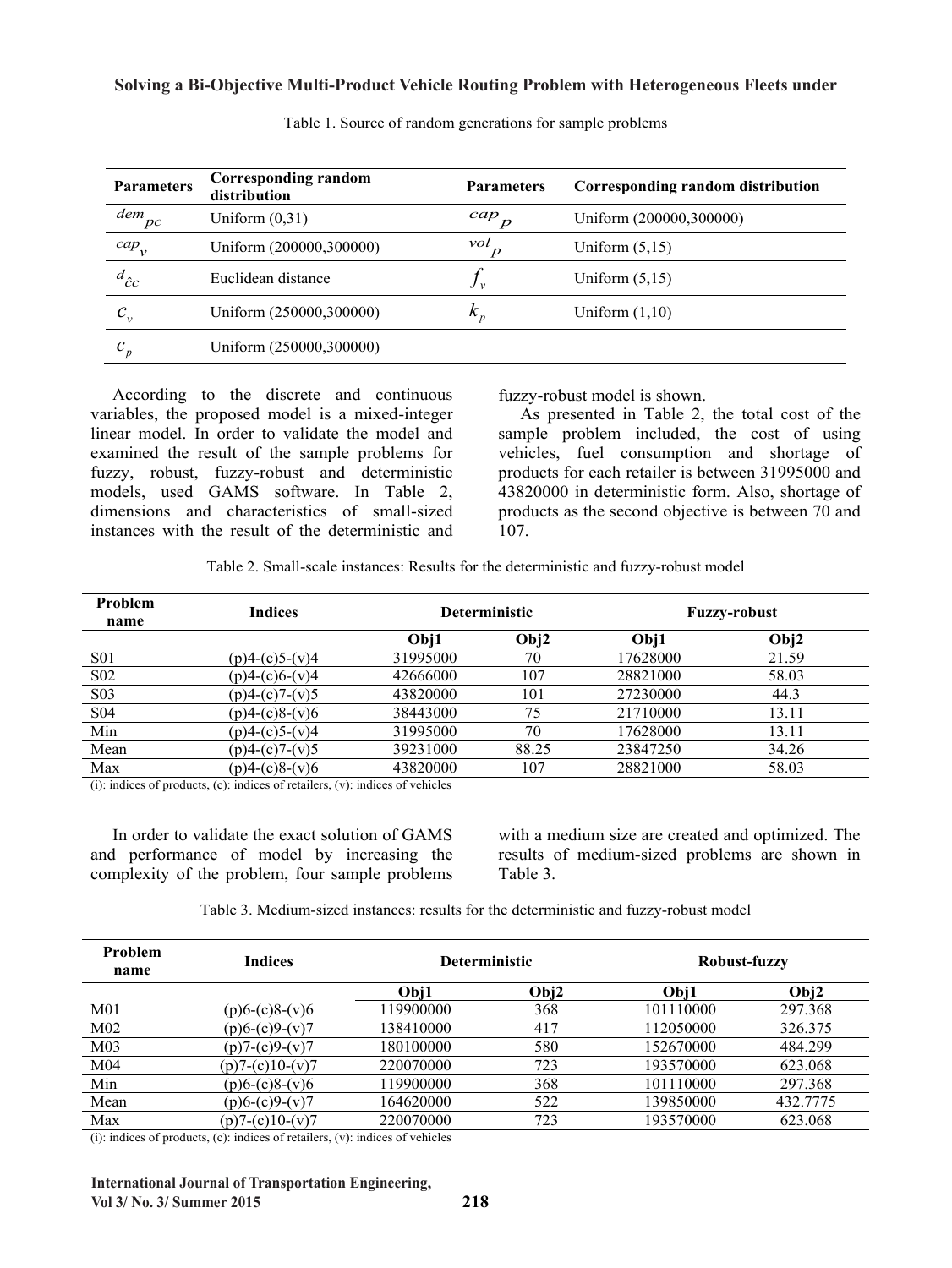

Figure 2. Optimum objective function for small-sized instances in comparison with fuzzy optimum results

 The results of the fuzzy and robust models for small instances are shown in Figures 2 and 3, separately. As characteristic of a fuzzy set theory, the solution of the fuzzy model is more stable than the deterministic form and shows the better insight into the model structure. So, the fuzzy results better than deterministic. Also, the result of the robust optimization model is better than the deterministic model, because this robust approach [Bertsimas and Sim 2004] guaranteed that constraints are satisfied by changing data. Also, these results are the same for medium sizes.

The results of comparison fuzzy-robust model with other medium sample problems are shown in Figure 4. It is obvious that the result of both objective functions of the fuzzy-robust model are the best optimization value than the other ones.

 If the uncertainty of parameters is known by the most possible value of them, it is efficient to use a fuzzy optimization approach. If the uncertainty of parameters is unknown and only a small violation of them is known, it is efficient to use a robust optimization approach. The most appropriate solution is achieved with these aggregation of approaches for an uncertain model.

 In order to evaluate the flexibility of the presented model, we use a sensitive analysis procedure in different conditions and measure the flexibility of the model. Therefore, various scenarios for robust model and fuzzy model are defined and implementing sensitivity analysis procedures.



Figure 3. Optimum objective function for small-sized instances in comparison with the robust optimum results

**219**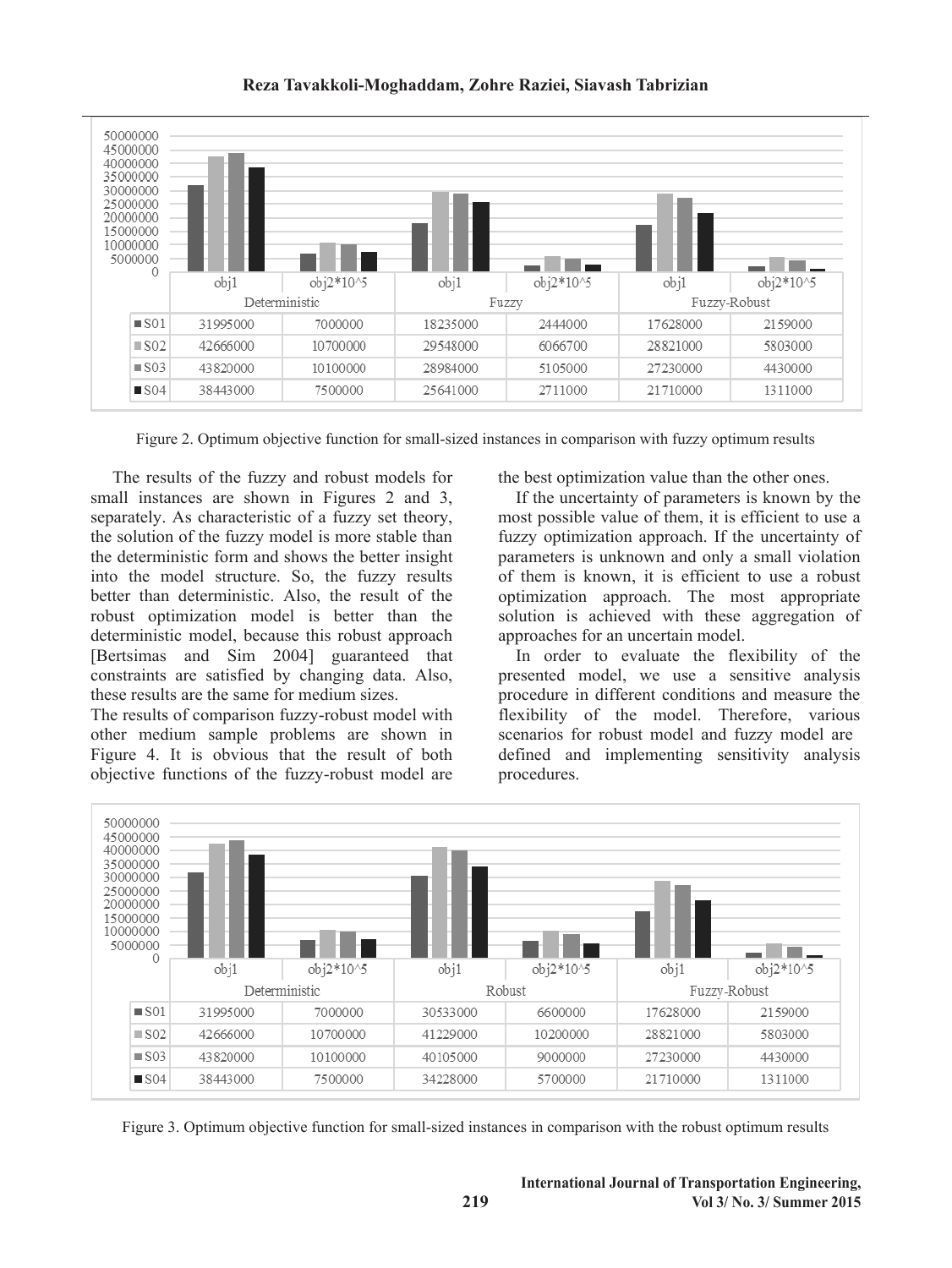

**Solving a Bi-Objective Multi-Product Vehicle Routing Problem with Heterogeneous Fleets under**

Figure 4. Optimum objective function for medium-sized instances in comparison with fuzzy optimum and robust optimum continuum results optimum results optimum results

155300000

216530000

156190000

194230000

 In order to demonstrate the conflict between objective functions, we show the Pareto optimal solution. The augmented  $\varepsilon$ -constraint method is used to achieve this goal. Table 4 illustrates the ideal  $(Z^I)$  and nadir  $(Z^N)$  points for objective functions. Also, the diagram of a Pareto front is shown in Figure 5.  $\mathcal{S}$ In order to demonstrate the conflict between

180100000

220070000

 $-M03$ 

 $-M04$ 

| Table 4. Upper and lower bound<br><b>Objective 1</b><br><b>Objective 2</b><br><b>Ideal and</b> |                               |            |  |  |  |
|------------------------------------------------------------------------------------------------|-------------------------------|------------|--|--|--|
| <b>Nadir points</b>                                                                            | (Cost)                        | (Shortage) |  |  |  |
| Upper bound                                                                                    | $\overline{Z^{N}}$ = 25200000 | $Z^N=64$   |  |  |  |
| Lower bound                                                                                    | $Z^I = 23880000$              | $Z^1 = 56$ |  |  |  |

 According to the non-dominated solution shown in Figure 5, the first two points of the Pareto front in Figure 5, the first two points of the Pareto front have the same value of the cost objective function, mave the same value of the cost objective function, while the shortage of products objective function are different. Also, the two other points are the same condition. Conflict among objective functions is not only clear in the Pareto frontier objective, but also is obvious in the model logically. According to the second objective function, if an unlimited amount of negative inventory for the second objective function is allowed, the number of delivered products by each vehicle (Constraints 11 and 12) is reduced. Also, the number of used vehicles and vehicle trips (Constraints 6 and 10) are reduced. So, the value of the cost objective function is reduced. According to the non-dominated solution shown

152670000

193570000



Figure 5. Pareto front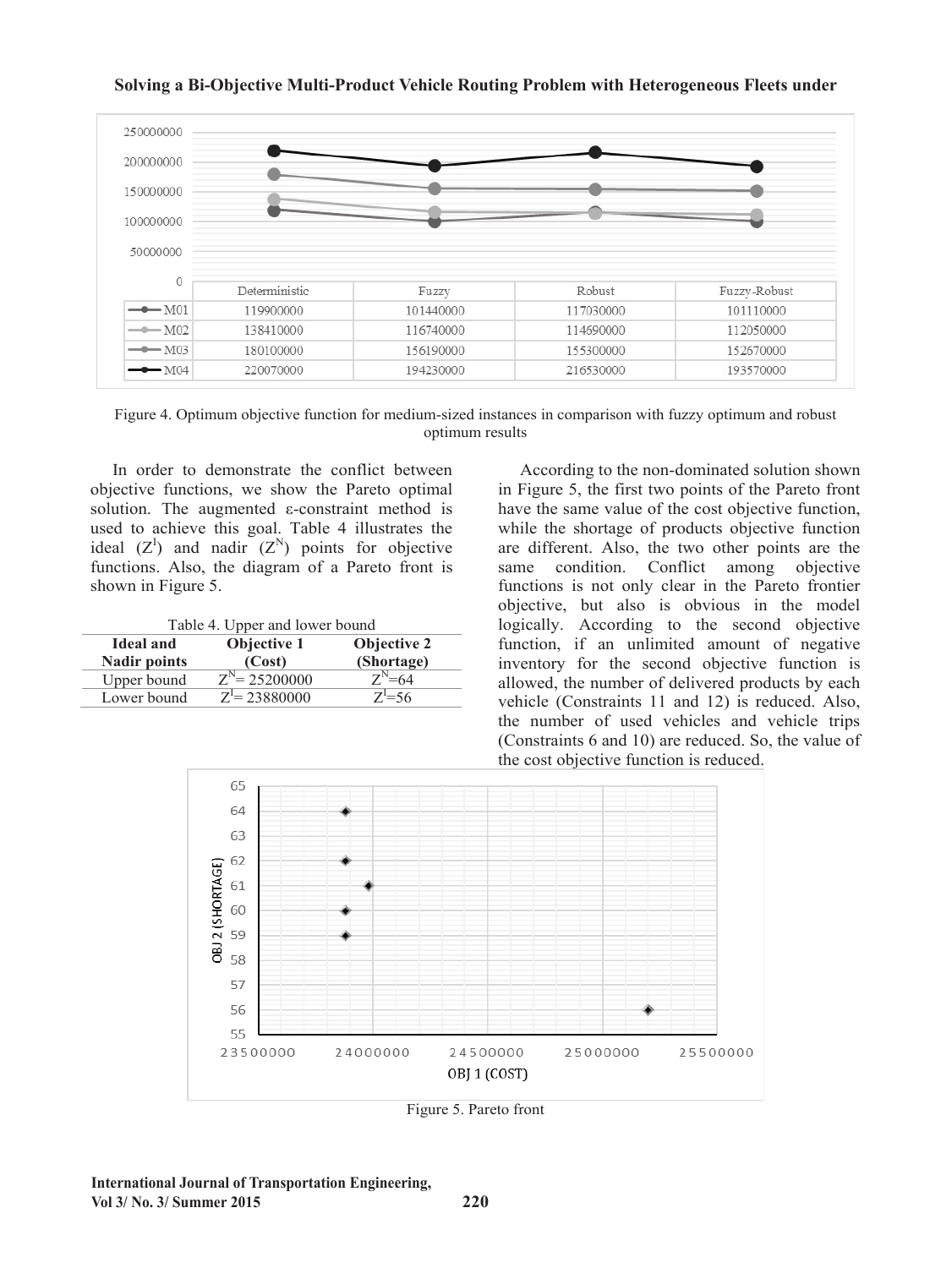## **6.1 Analysis Based on the Uncertainty Level of the Demand**

The scenarios on reducing demand is considered and chosen sample problem S02 as an example. The result of reducing demand presented in Table 5.

Two analysis is made for reducing the demand. First, the total cost is constant or decreases and the shortage of products decreases too. It is due to the fact that the vehicle number is constant. As a result, the shortage of products decreases means while the cost is constant or decreases. Second, costs decrease a lot and the shortage of products increases, which means that deciding to use fewer vehicles due to the demand reduction. So, the amount of the remained facilities are not capable of supplying more shortage of products.

 The results from the fuzzy model and robustfuzzy model are congruent with first expectation scenarios from the suggested model performance. When the reduction of demands is increasing, the reduction rate of the objective function of the fuzzy-robust model is more than the fuzzy model. It represents the best performance of the fuzzyrobust model. These reduced rates for both models

are shown in Figures 6 and 7.

### **6.2 Analysis Based on a Protection Level for Robust Parameters**

 It is acceptable to estimate the change in the objective functions with respect to the change in protection level  $\Gamma$  of constraint *i* measure the validation of the robust optimization model. Hence, the price of increasing or decreasing a change is evaluated at the protection level for each constraint by the results of the objective functions in the robust model. Also, the results of the fuzzyrobust optimization model is obtained for each level of protection. Moreover, the probability bounds of constraint violation is obtained [Bertsimas and Sim 2004]. In other words, if more than the  $|\Gamma|$  uncertain parameters of the right hand side of *i-*th constraint change, the probability of a violation of *i-*th constraint is at most these bounds. The result of change  $\Gamma$  on objective functions and probability bound of constraints for the robust and fuzzy-robust models are shown in Table 6.

Table 5. Scenarios designed for the sensitivity analysis procedure on demand

| <b>Scenario</b> | <b>Amount of demand</b> |             | Fuzzv           | <b>Fuzzy-robust</b> |                 |  |
|-----------------|-------------------------|-------------|-----------------|---------------------|-----------------|--|
|                 |                         | Obj1 (Cost) | Obj2 (Shortage) | Obj1 (Cost)         | Obj2 (Shortage) |  |
|                 | $0.95 \times$ Demand    | 25401000    | 48.627          | 22304000            | 33.948          |  |
|                 | $0.9 \times$ Demand     | 21093000    | 33.390          | 20939000            | 30.345          |  |
|                 | $0.85 \times$ Demand    | 17536000    | 20.133          | 16443000            | 17.626          |  |
|                 | $0.8 \times$ Demand     | 14919000    | 9.220           | 13471000            | 6.332           |  |
|                 | $0.75 \times$ Demand    | 12340000    | 1.673           | 12131000            | 0.789           |  |
|                 | $0.7 \times$ Demand     | 11721000    | 0.087           | 11767000            | 0.249           |  |



Figure 6. Reduced rate of the second objective function for both models in each scenario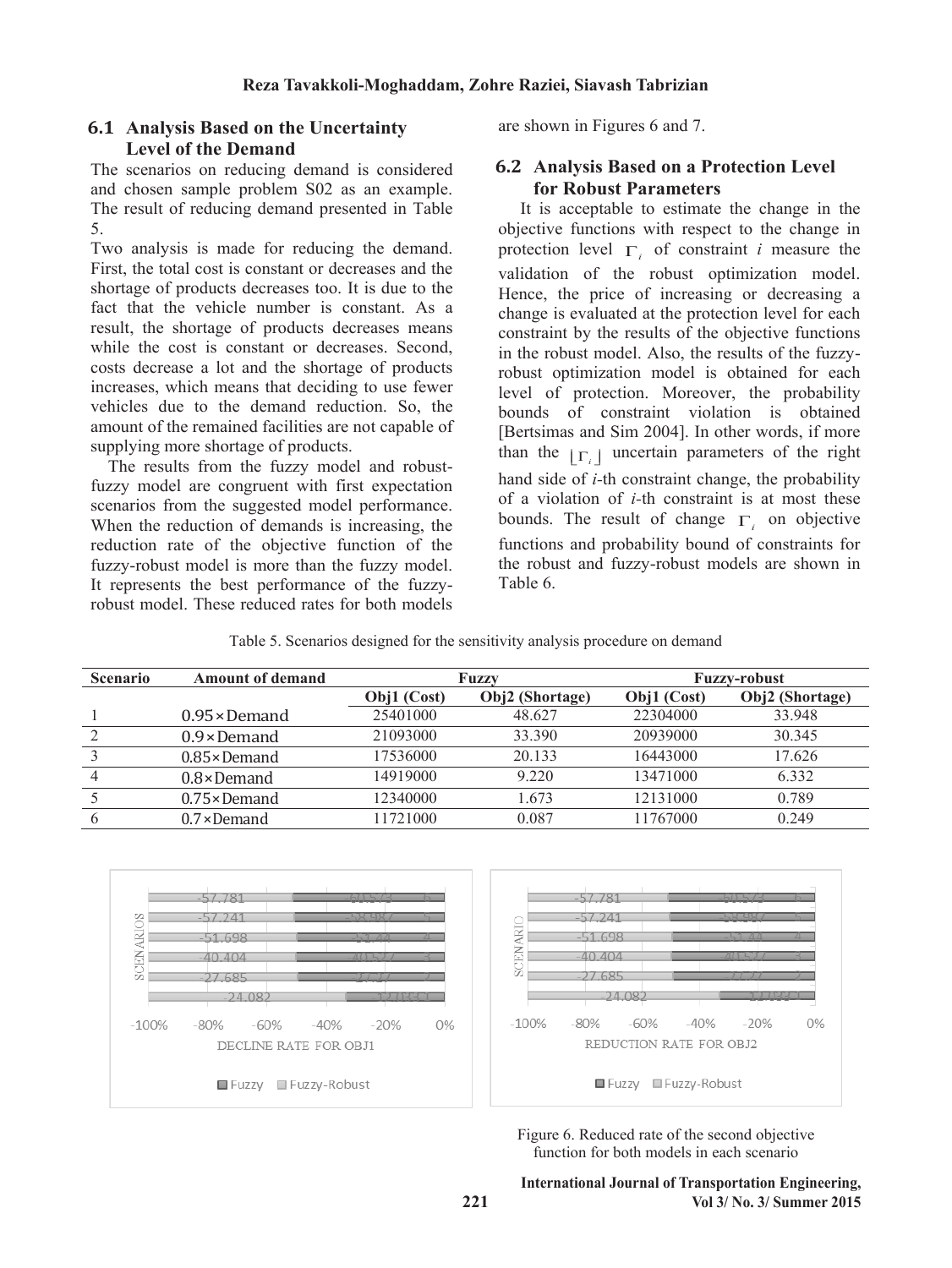In the robust optimization model, the objective functions are increasing the protection level; however, the trend of the objective functions in the fuzzy-robust model is not distinct. It is obvious that the optimal value of the objective functions in both models is affected when the protection level is increased. For example, in order to have a probability guarantee of a constraint violation at most 15.74%, it needs to reduce the first objective function of the robust model, 69%, while the reduction level for the fuzzy-robust model is 41%.

 The effect of the protection level on an optimal value of the first objective function for the robust and fuzzy-robust models are shown in Figure 8. The results illustrate the better performance of the fuzzy-robust model for each level of protection. Also, Figure 9 illustrates the optimal value of the first objective function with respect to the probability bound of constraint violation.

#### **6.3 Comparison Between Results of Original and Extension Models**

In order to show the effect of decreasing of vehicle load (for the model presented in Section 5), the result of the deterministic model described for small-sized instances are shown in Table 7. Also, the result of the fuzzy-robust model is shown in Table 7 to show the effect of the robust parameter in the objective function.

|  |  |  | Table 6. Results of the robust and fuzzy-robust solutions for $\Gamma$ |  |
|--|--|--|------------------------------------------------------------------------|--|
|  |  |  |                                                                        |  |

|                | <b>Probability bound</b> | <b>Robust</b> |      | <b>Fuzzy-robust</b> |        |
|----------------|--------------------------|---------------|------|---------------------|--------|
|                |                          | Obj1          | Obj2 | Obj1                | Obj2   |
| $\overline{2}$ | 0.4114                   | 41229000      | 102  | 28821210            | 58.030 |
| 3.2            | 0.3221                   | 43132080      | 110  | 29953354            | 63,000 |
| 4.6            | 0.2275                   | 44064589      | 112  | 29835145            | 63.171 |
| 5.8            | 0.1574                   | 44071122      | 112  | 29996842            | 64.423 |
|                | 0.1097                   | 44071185      | 112  | 29886269            | 64.765 |
| 8.2            | 0.0634                   | 44071203      | 112  | 30862130            | 65.049 |
| 9.4            | 0.0371                   | 44071236      | 112  | 30123720            | 65.049 |
| 10.8           | 0.0157                   | 44071457      | 112  | 29869341            | 63.797 |
| 12             | 0.0113                   | 44071642      | 112  | 30972286            | 64.655 |
| 13.2           | 0.0065                   | 44079450      | 112  | 29953354            | 65.049 |
| 14.4           | 0.0028                   | 44079592      | 112  | 30088715            | 65.675 |
| 15             | 0.0020                   | 44079754      | 112  | 30290140            | 65.545 |



Figure 7. Optimal value of the robust and fuzzy-robust models as function of  $\Gamma$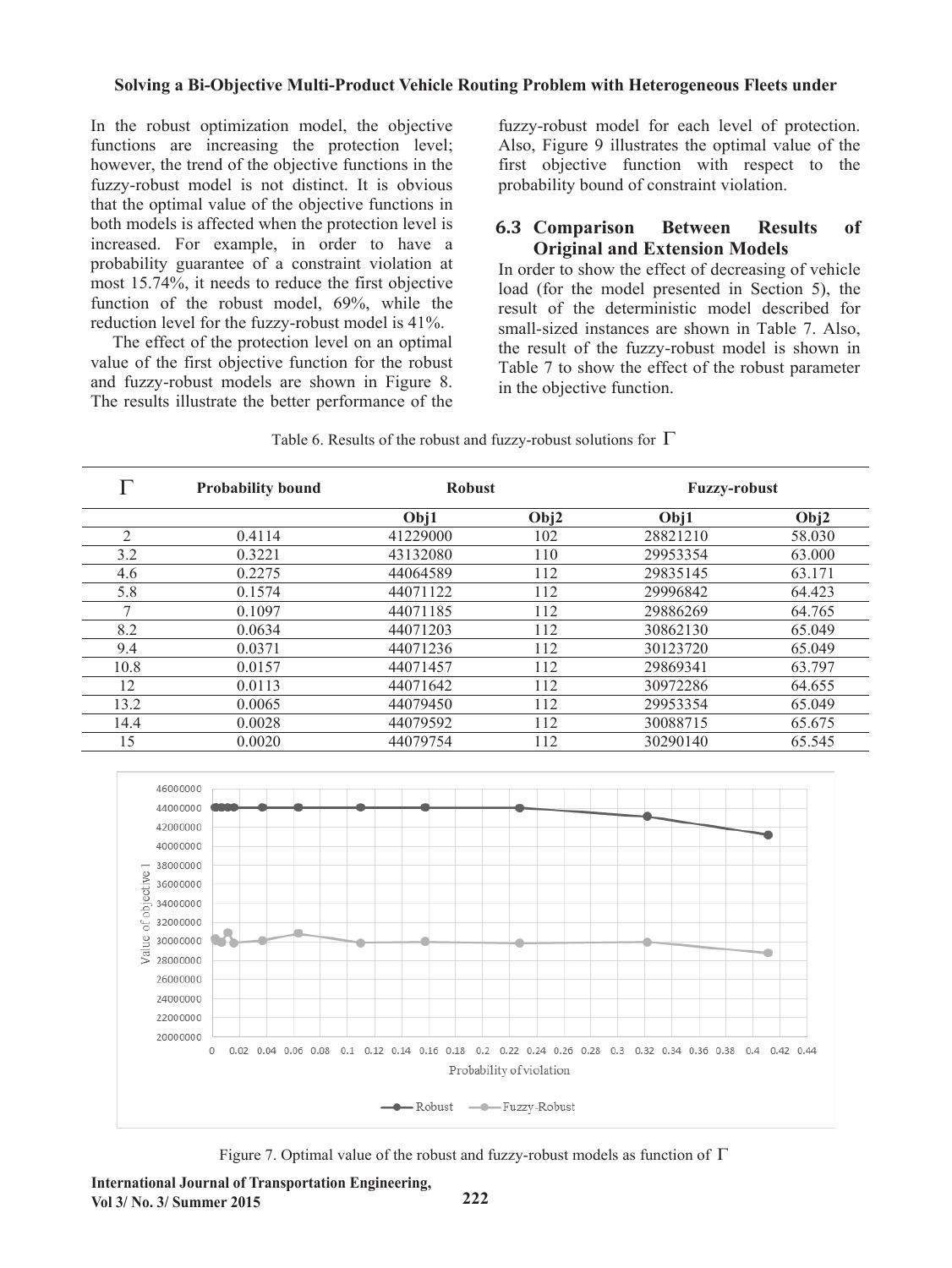#### **Reza Tavakkoli-Moghaddam, Zohre Raziei, Siavash Tabrizian**



Figure 8. Optimal value of the robust and fuzzy-robust models as a function of the probability bound of the constraint

|                  |                      | Original model |                     |       |                      | <b>Extension model</b> |                     |       |  |
|------------------|----------------------|----------------|---------------------|-------|----------------------|------------------------|---------------------|-------|--|
| Problem          | <b>Deterministic</b> |                | <b>Fuzzy-robust</b> |       | <b>Deterministic</b> |                        | <b>Fuzzy-robust</b> |       |  |
|                  | Obj1                 |                | Obi2                |       | Obi1                 |                        | Obj2                |       |  |
| S <sub>0</sub> 1 | 31995000             | 70             | 17628000            | 21.59 | 37847500             | 246                    | 23942000            | 34.82 |  |
| S <sub>0</sub> 2 | 42666000             | 107            | 28821000            | 58.03 | 47511100             | 112                    | 31642000            | 61.94 |  |
| S <sub>0</sub> 3 | 43820000             | 101            | 27230000            | 44.3  | 45820800             | 238                    | 29840000            | 51.38 |  |
| S <sub>04</sub>  | 38443000             | 75             | 21710000            | 13.11 | 46465200             | 201                    | 20432000            | 45.67 |  |
|                  |                      |                |                     |       |                      |                        |                     |       |  |

Table 7. Comparision between the models for small-sized instances Table 7. Comparision between the models for small-sized instances

 According to the results of Table 7, both objective functions considering load is worse than objective functions considering load is worse than the original model for a deterministic form. In the the original model for a deterministic form. In the fuzzy-robust model, adding the robust parameter to fuzzy-robust model, adding the robust parameter to the objective function is changed without any the objective function is changed without any specific behavior in both objective functions. specific behavior in both objective functions. According to the results of Table 7, both

### **7. Conclusion**

**7. Conclusion** In this study, we proposed a novel bi-objective In this study, we proposed a novel bi-objective capacitated vehicle routing problem under uncertainty (UCVRP) and considered the multiproducts with heterogeneous fully loaded vehicles (i.e., different capacity) assumptions. The first objective function minimizes the cost of the used vehicles, fuel consumption and shortage of products for each retailer. The second objective minimizes the shortage of products. The inventory constraints are considered in the model to obtain the shortage of products. We considered uncertainty in some parameters included the demand of retailers and volume of products. We utilized fuzzy optimization and robust optimization approaches separately to cope with the uncertain

parameters and objective functions. In order to overcome the ambiguous of linguistic for demand overcome the ambiguous of linguistic for demand of retailers and most possible amount of known demands in the real world, considered a fuzzy demands in the real world, considered a fuzzy optimization model. Also, the uncertainty in the optimization model. Also, the uncertainty in the volume of products belongs to the bounded volume of products belongs to the bounded uncertainty set in the real world. Therefore, we uncertainty set in the real world. Therefore, we considered a robust optimization model. Finally, an considered a robust optimization model. Finally, an integrated model (i.e., fuzzy-robust model) presented to deal with both uncertainty parameters. presented to deal with both uncertainty parameters. Additionally, we coped with fuzzy uncertainty in the bi-objective mixed-integer linear problem. The augmented ε-constraint method is used to demonstrate the conflict between objective functions. Also, an extension of model considering the effect of load of fuel consumption is presented. Some sample problems are generated and solved to demonstrate the efficiency of the fuzzy-robust model. Finally, we proposed a sensitivity analysis based on a reducing demand for the fuzzy and fuzzy-robust model and increasing protection level for the robust and fuzzy-robust model. The results showed the efficiency of the integrated model. parameters and objective functions. In order to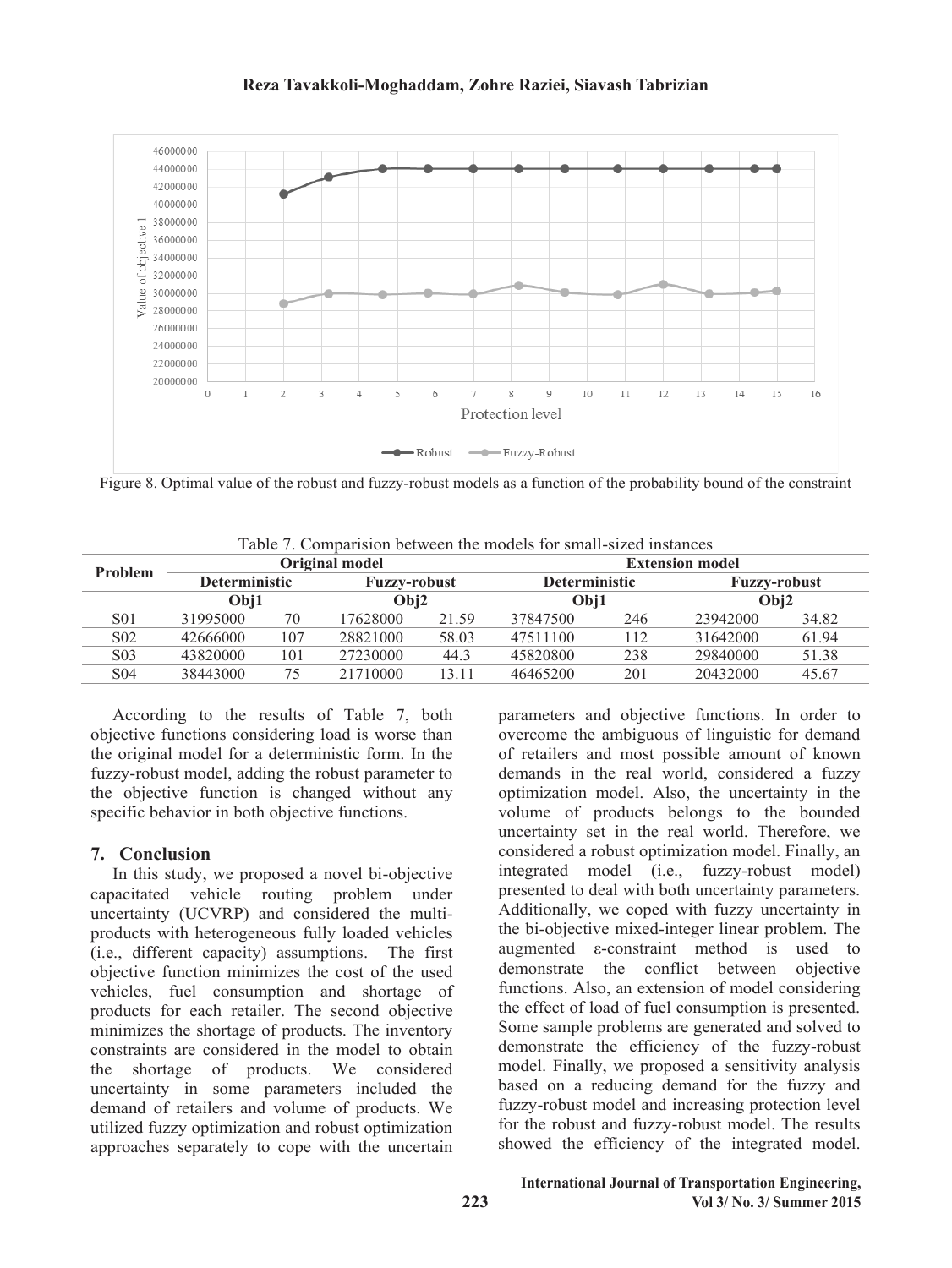Future studies can be considered a model for a Future studies can be considered a model for a multi-depot VRP or multi-period condition. Also, multi-depot VRP or multi-period condition. Also, one can be provided an efficient algorithm to solve given large scale problem. given large scale problem.

## **8. References 8. References**

- -Agra, A., Christiansen, M., Figueiredo, R., -Agra, A., Christiansen, M., Figueiredo, R., Hvattum, L. M., Poss, M. and Requejo C. (2013) Hvattum, L. M., Poss, M. and Requejo C. (2013) "The robust vehicle routing problem with time "The robust vehicle routing problem with time windows", Computers & Operations Research, Vol. 40, pp. 856-866. Vol. 40, pp. 856-866.
- $\text{P}\text{P}\text{C}$  and Sim, M. (2004) The price of robustness", Operations Research, Vol. 52, pp. 35-53 35-53 -Bertsimas, D. and Sim, M. (2004) "The price of
- -Cao, E., and Lai, M. (2010) "The open vehicle routing problem with fuzzy demands", Expert routing problem with fuzzy demands, Expert Systems with Applications, Vol. 37, pp. 2405-<br>2411 **2.111.** -Cao, E., and Lai, M. (2010) "The open vehicle 2411.
- multi objective linear programming problems A multi objective linear programming problems - A region of the system of the system of the system of the system of the system of the system of the system of the system of the system of the system of the system of the system  $g_2$ , pp. 35–38. -Chen, H.K. and Chou, H.W. (1996) "Solving
- $\frac{1}{2}$ "Vehicle routing problem with fuzzy due-time using genetic algorithms", Japan Society for Fuzzy Theory and Systems, Vol. 7, pp. 1050-Fuzzy Theory and Systems, Vol. 7, pp. 1050- 1061. -Cheng, R., Gen, M., and Tozawa, T. (1995)
- -Coelho, L. C., Cordeau, J., and Laporte, G. (2012) "The inventory-routing problem with transshipment," Computers & Operations Research, Vol. 39, pp. 2537-2548.
- -Golden, B., Assad, A., and Dahl, R.  $(1984)$ "Analysis of a large scale vehicle routing problem "Analysis of a large scale vehicle routing problem "Analysis of a large scale vehicle routing problem with an inventory component", Large scale systems, Vol. 7, pp. 181-190.
- -Ghannadpour, S. F., Noori, S. and Tavakkoli-Moghaddam, R. (2013) "Multiobjective dynamic vehicle routing problem with fuzzy travel times and customers' satisfaction in supply chain management", IEEE Transactions on Engineering Management, Vol. 60, pp. 777-790.
- -Ghannadpour, S. F., Noori, S., Tavakkoli-Moghaddam, R., and Ghoseiri, K. (2014) "A multi-objective dynamic vehicle routing problem with fuzzy time windows: Model, solution and application", Applied Soft Computing, Vol. 14,  $504.527$ pp. 504-527.
- -Gounaris, C. E., Wiesemann, W., and Floudas C. A. (2013) "The robust capacitated vehicle routing

problem under demand uncertainty", Operations problem under demand uncertainty", Operations Research, Vol. 61, pp. 677-693. Research, Vol. 61, pp. 677-693.

- -Gupta, R., Singh, B., and Pandey, D. (2010) -Gupta, R., Singh, B., and Pandey, D. (2010) "Fuzzy vehicle routing problem with uncertainty "Fuzzy vehicle routing problem with uncertainty in service time", International Journal of in service time", International Journal of Contemporary Mathematical Sciences, Vol. 5, pp. 497-507. 497-507.
- -He, Y. and Xu, J.  $(2005)$  "A class of random fuzzy programming model and its application to vehicle routing problem", World Journal of Modelling and simulation, Vol. 1, pp. 3-11. Modelling and simulation, Vol. 1, pp. 3-11. fuzzy programming model and its application to
- -Kara, I., Kara, B. Y., and Yetis, M. K. (2007) "Energy minimizing vehicle routing problem", "Energy minimizing vehicle routing problem", In Combinatorial optimization and applications, In Combinatorial optimization and applications, pp. 62-71. Springer Berlin Heidelberg. pp. 62-71. Springer Berlin Heidelberg. -Kara, I., Kara, B. Y., and Yetis, M. K. (2007)
- -Kuo, R. J., Chiu, C. Y. and Lin, Y. J. (2004) "Integration of fuzzy theory and ant algorithm for whicle routing problem with time window", vehicle routing problem with time window", Processing of the IEEE Annual Meeting of the Processing of the IEEE Annual Meeting of the Fig. 2. The contract (NAFIPS  $(0.936)$ -Kuo, R. J., Chiu, C. Y. and Lin, Y. J. (2004) Fuzzy Information (NAFIPS'04), Vol. 2, pp. 925- 930.
- 930. vehicle routing problem with fuzzy demands based on improved tabu search", Fourth International Conference on Computational and Information Sciences (ICCIS), pp. 73-76. -Li, H., Xu Z. and Zhou F. (2012) "A study on
- -Li, K., Chen B., Sivakumar, A. I. and Wu, Y.  $(2014)$  "An inventory–routing problem with the objective of travel time minimization", European Journal of Operational Research, Vol. 236, pp. Journal of Operational Research, Vol. 236, pp. 936-945.
- -Moin, N.H. and Salhi, S. (2007) "Inventory routing problems: a logistical overview", Journal of Operation Research Society, Vol. 58, pp. of Operation Research Society, Vol. 58, pp. 1185–1194.
- -Montemanni, R., Barta, J., Mastrolilli, M. and Gambardella L. M. (2007) "The robust traveling salesman problem with interval data", Transportation Science, Vol. 41, pp. 366-381. salesman problem with interval data",
- -Raa, B. and Aghezzaf, E. H. (2009) "A practical solution approach for the cyclic inventory routing problem", European Journal of Operational Research, Vol. 192, pp. 429-441.
- -Sahin, B., Yilmaz, H., Ust, Y., Guneri, A. F. and Gulsun B. (2009) "An approach for analysing transportation costs and a case study", European Journal of Operational Research, Vol. 193, pp. 1-Journal of Operational Research, Vol. 193, pp. 1- 11.

**International Journal of Transportation Engineering, Vol 3/ No. 3/ Summer 2015**